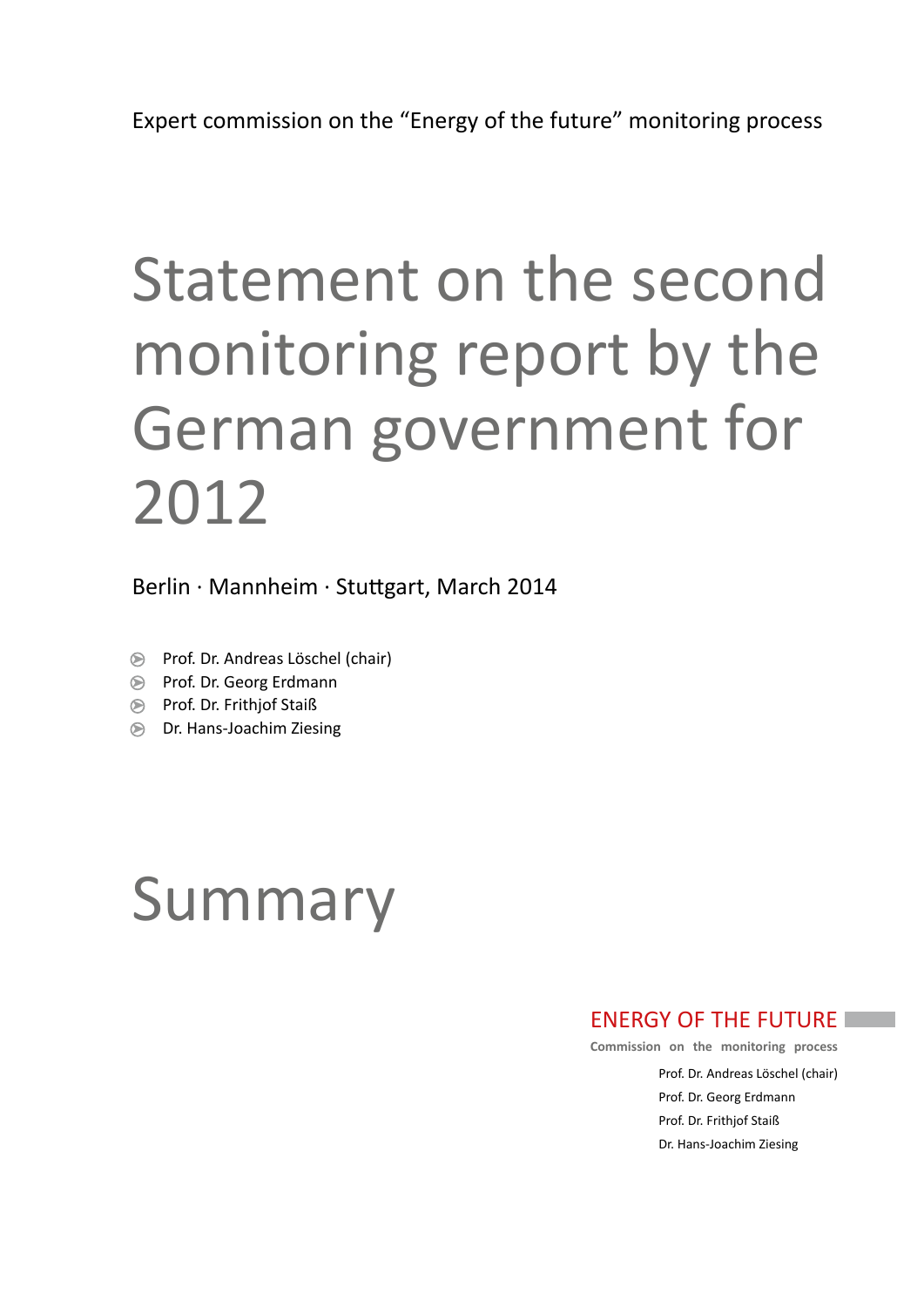#### Expert commission:

#### **Prof. Dr. Andreas Löschel (chair)**

Centre for European Economic Research (ZEW) Heidelberg University L7, 1 – 68161 Mannheim Postfach 10 34 43 – 68034 Mannheim E-mail: [loeschel@zew.de](mailto:loeschel%40zew.de?subject=) Tel.: +49 621-1235-200 Fax: +49 621-1235-226

#### **Prof. Dr. Georg Erdmann**

Berlin University of Technology, Dept. for Energy Systems Einsteinufer 25 (TA8) – 10587 Berlin E-mail: [georg.erdmann@tu-berlin.de](mailto:georg.erdmann%40tu-berlin.de?subject=)  Tel.: +49 30-314-24656 Fax: +49 30-314-26908

#### **Prof. Dr. Frithjof Staiß**

Centre for Solar Energy and Hydrogen Research Baden-Württemberg (ZSW) Industriestr. 6 – 70565 Stuttgart E-mail: [frithjof.staiss@zsw-bw.de](mailto:frithjof.staiss%40zsw-bw.de?subject=)  Tel.: +49 711-7870-210 Fax: +49 711-7870-100

## **Dr. Hans-Joachim Ziesing**

Working Group on Energy Balances (AGEB) Mohrenstraße 58 – 10117 Berlin E-mail: [hziesing@t-online.de](mailto:hziesing%40t-online.de?subject=) Tel.: +49 30-8913987

#### This opinion is also based on the expert and committed work of our research associates:

Centre for European Economic Research (ZEW) **Philipp Massier**

Berlin University of Technology, Department of Energy Systems **Lars Dittmar, Fernando Oster**

Centre for Solar Energy and Hydrogen Research Baden-Württemberg (ZSW) **Maike Schmidt**

Ecologic Institute **Eike Karola Velten**

### Imprint

#### **Publisher**

Federal Ministry for Economic Affairs and Energy Public Relations D-11019 Berlin, Germany [www.bmwi.de](http://www.bmwi.de)

#### **Text and editing**

Federal Ministry for Economic Affairs and Energy

**Status** May 2014

**Printed by** MKL Druck GmbH & Co. KG, Ostbevern



The Federal Ministry for Economic Affairs and Energy has been awarded the berufundfamilie® audit certificate for its family-friendly HR policy. The certificate is awarded by berufundfamilie gGmbH, an initiative of the non-profit Hertie Foundation.

This brochure is published as part of the public relations work of the Federal Ministry for Economic Affairs and Energy. It is distributed free of charge and is not intended for sale. The distribution of this brochure at campaign events or at information stands run by political parties is prohibited, and political party-related information or advertising shall not be inserted in, printed on, or affixed to this publication.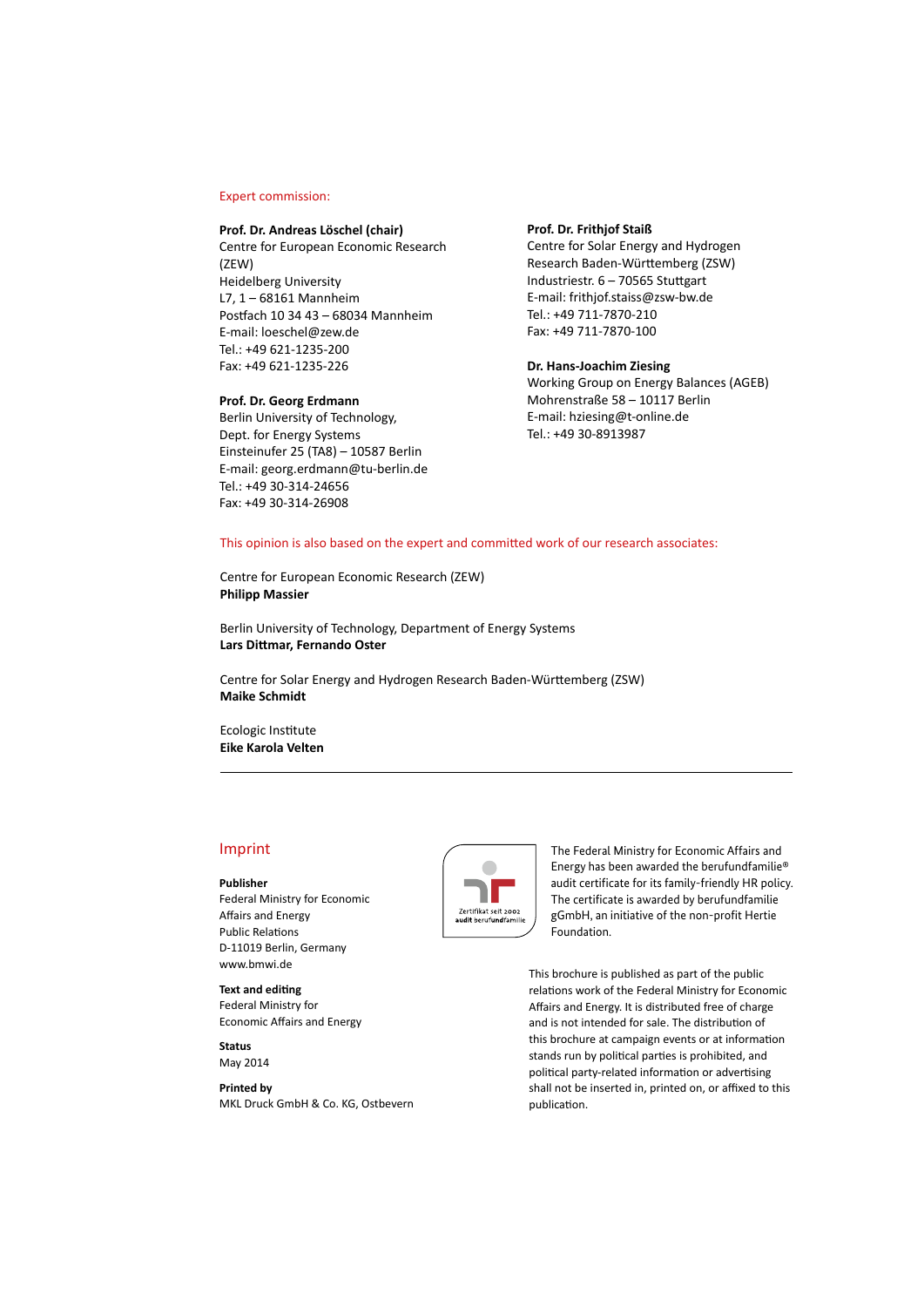## **Content**

| The phase-out of nuclear energy and development of                                                              |  |
|-----------------------------------------------------------------------------------------------------------------|--|
|                                                                                                                 |  |
|                                                                                                                 |  |
| Environmental impacts of the energy system [15] [15] The summary and the energy system [15] International Latin |  |
|                                                                                                                 |  |
|                                                                                                                 |  |
| Innovation impetus from the Energiewende 22 manuscript 22                                                       |  |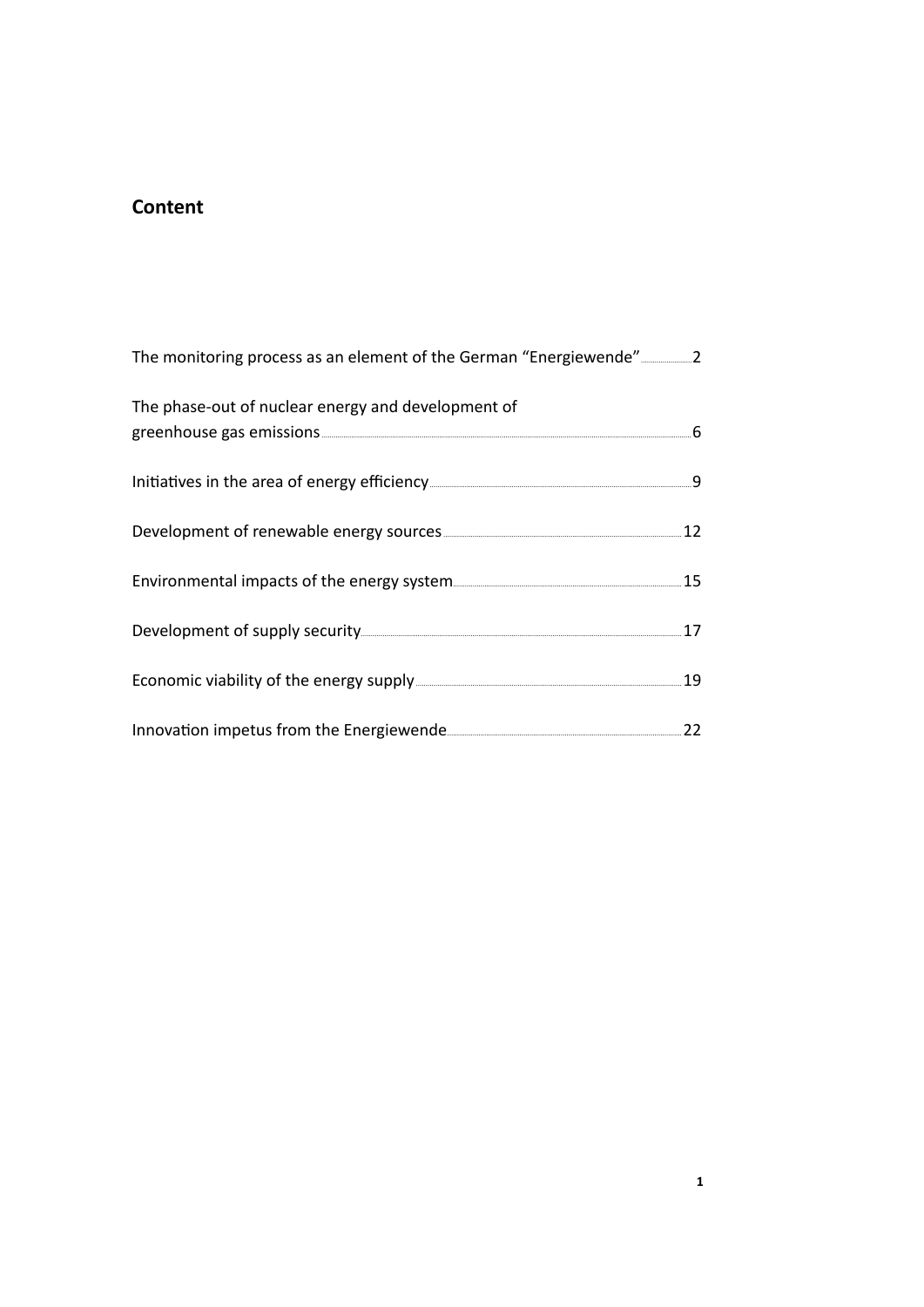## **Summary**

## **The monitoring process as an element of the German "Energiewende"**

The German government's September 2010 Energy Concept is a long-term strategy setting out ambitious targets for German energy policy. After the reactor disaster in Fukushima, Japan, in June 2011 the phase-out of nuclear power was enshrined in law in an all-party consensus, rendering this system of targets yet more ambitious.

This document contains the statement of the expert commission on the "Energy of the future" monitoring process on the second monitoring report published by the German government. As for the first statement issued in December 2012, this statement aims to examine and assess the German government's monitoring report from a scientific perspective. As a result of the change in government and the reorganisation of the ministries this entailed, the process of compiling the monitoring report and our statement was delayed. Issuing our statement was also made more difficult by the fact that the draft monitoring report was not available until March 2014. This meant it was not possible to examine all parts of the German government's monitoring report in depth. However, this year as well, the relevant developments, targets and measures have been analysed extensively. The focus of our attention here is on the issues:

- the monitoring process as an element of the Energiewende,
- the phase-out of nuclear energy and development of greenhouse gas emissions,
- initiatives in the field of energy efficiency,
- development of renewable energy sources,
- development of supply security,
- economic viability of the energy supply
- innovation impetus provided by the Energiewende.

As part of this process, this report puts information provided in the Germangovernment's monitoring report into context and adds to these, if the expert commission felt that areas of considerable importance needed to be examined more thoroughly (for instance innovation impetus). In line with our mandate, our re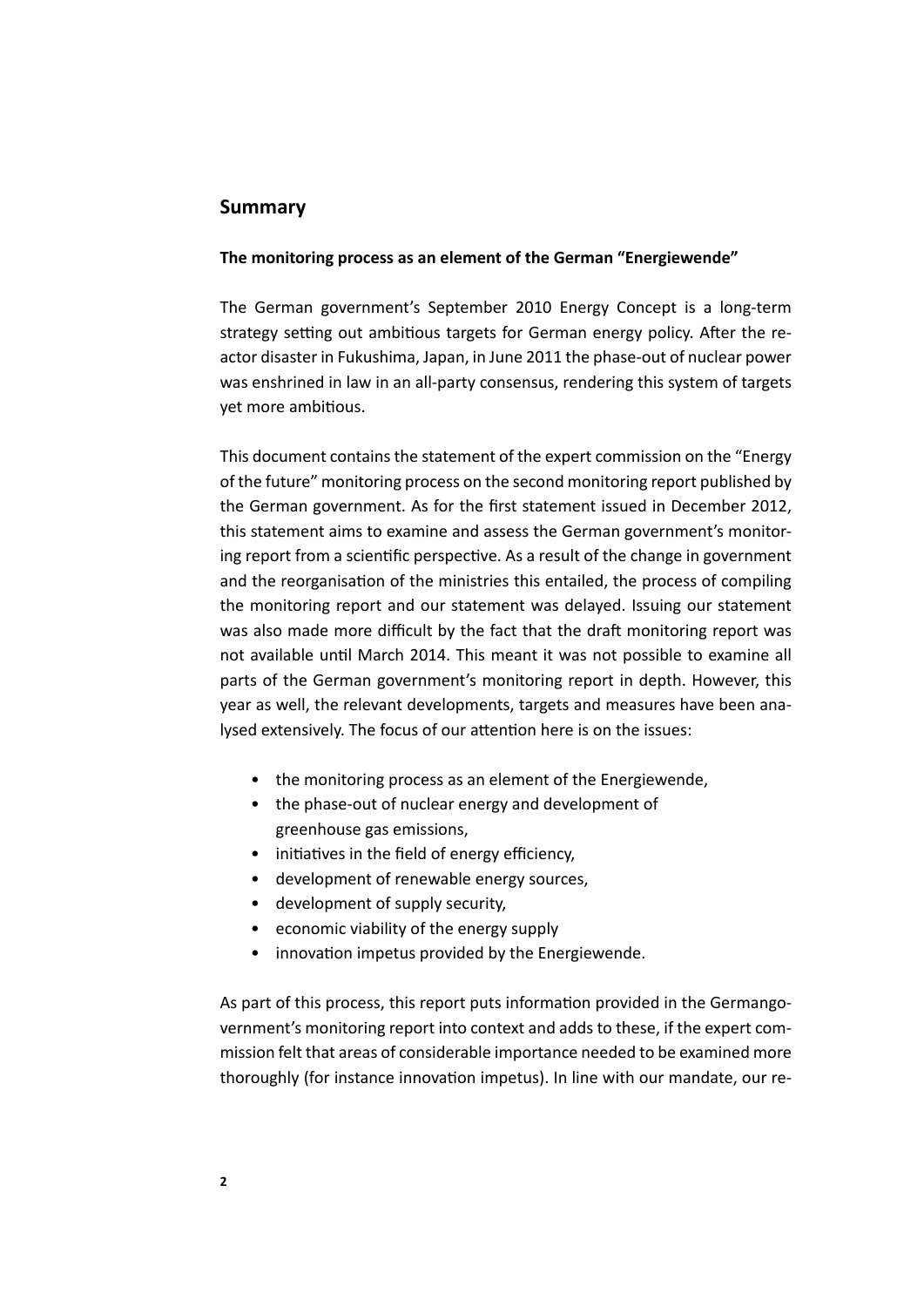port does not make any predictive statements if this means using mod-els, nor does it provide a substantiated evaluation of measures. We do, however, examine the probable impacts of the energy and environmental policy decisions made in terms of the prospects for target attainment in order to identify relevant areas of action. Like the monitoring report itself, this opinion is based on 2012 as the year under review although as a result of the time of publication, the information already available for 2013 has also been taken into account.

The monitoring process is an important element in transforming Germany's energy system. The German government's first monitoring reports served in particular to develop a framework for this new task, to identify suitable indicators and to state the necessary data on which to base this. The scaffold for the longterm support of the Energiewende has now been erected to a large extent and will be developed further step by step over the years to come. The monitoring has now moved into a new phase from the expert commission's perspective. The fact-focused monitoring describing indicators and how they have changed has reached a stage at which we believe it is now possible for the monitoring process to support the Energiewende by adopting a more problem-oriented approach.

The focus of the German government's monitoring reports should therefore go beyond presenting indicators and describing changes to them and aim more to **analyse and evaluate the developments observed**. Here it is necessary to depict the changes in the various dimensions of the Energiewende in the period under review in an impartial way. Especially if indicators point to individual developments falling behind the trajectory for target attainment, problems must be stated clearly, causes analysed in depth and conclusions drawn as to what political action must be taken. Only then can the relevant fields of action be identified and the political priorities be defined as the Ener- giewende progresses. The German government's monitoring reports can then – also beyond the progress reports which only have to be published every three years – evolve into an even more important instrument of analysis for the German government.

To make the progress of the Energiewende measurable and as such a guide for the course of action to take, clear targets must be defined and in the event of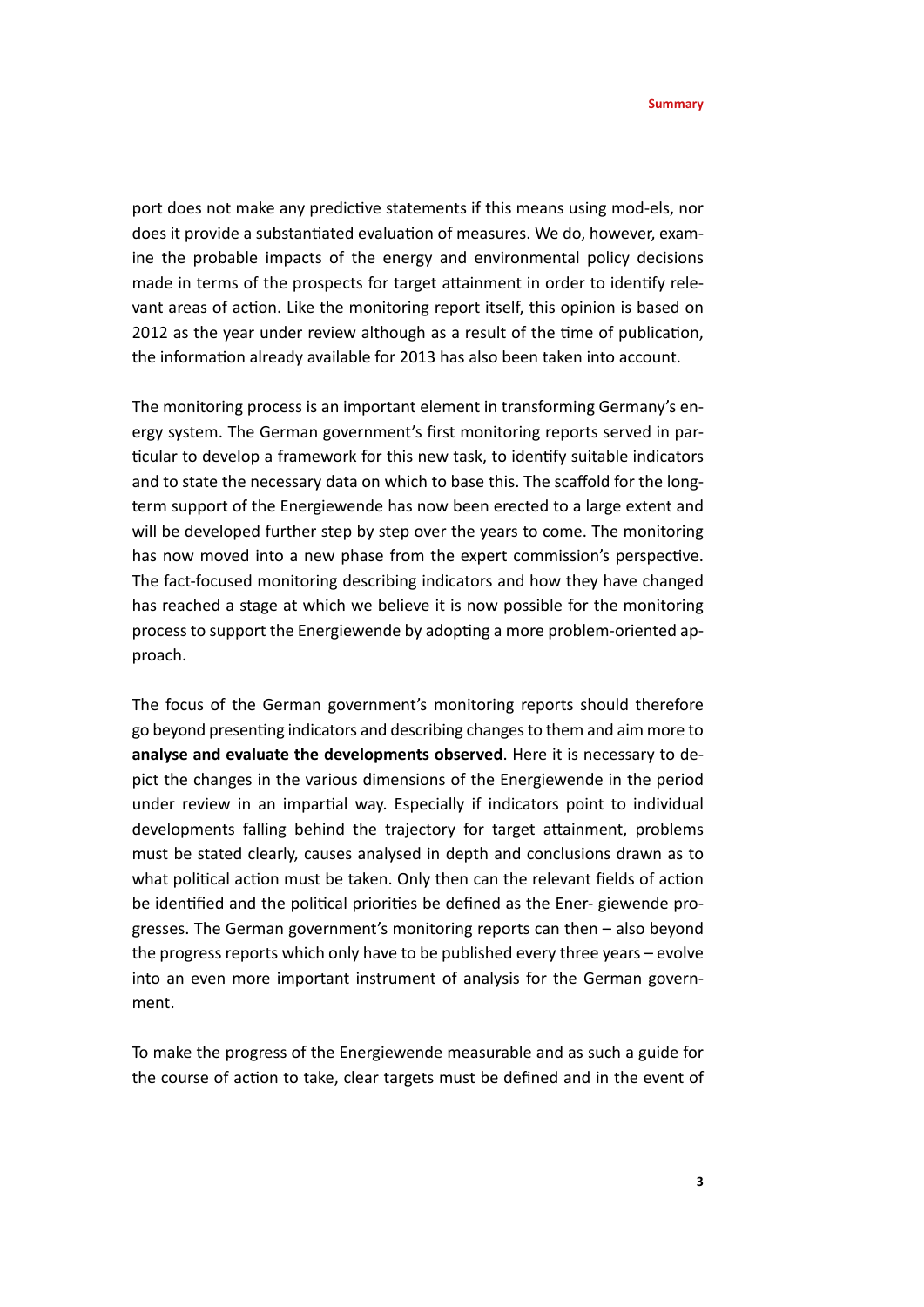conflicting targets, priorities must be set. The Energy Concept and the subsequent decisions taken by the German government provide an extensive list of targets to transform Germany's energy system. Officially, these targets are all equally important. But from our point of view they are not all of equal significance. The expert commission firmly believes that the Energiewende is defined by two superordinate targets: lowering greenhouse gas emissions by at least 80 % by 2050 and phasing out the use of nuclear power by the end of 2022. These superordinate targets are shored up by various sub-targets and implemented using political measures. The sub-targets and measures should in turn be adjustable flexibly, always bearing in mind that this must not compromise the attainment of the superordinate targets. We recommend the German government and the parliament turn their attention to **prioritising the Energiewende targets** accordingly.

In the "Energy of the future" monitoring process, a complex package of political aims and objectives has to be mapped and evaluated with the help of indicators. This type of framework improves continuity, planning certainty and the comparability of the monitoring process over the course of time. When defining this system of indicators, lead indicators enable the developments of the Energiewende in its various dimensions to be measured with the aid of just a few key figures. The system of indicators thus guides the course of action to be taken. Secondly, the lead indicators are backed up by a broad system of indicators providing the information base.

Whilst the German government uses only indicators which are linked to a quantitative target in the Energy Concept as lead indicators, the expert commission recommends a broader approach which also takes into account the non-quantitative aims of security of supply, economic viability and environmental soundness – beyond greenhouse gas emissions – of the energy supply as well as the acceptance and societal impact of the Energiewende. For the "Energy of the future" monitoring process, we propose the use of ten **lead indicators** for five different dimensions of the Energiewende. They render more compact the list of the German government's lead indicators and add non-quantified dimensions of the Energy Concept to this. The lead indicators are shown in the figure below and encompass greenhouse gas emissions, the phase-out of nuclear power, the share of renewables in gross final energy consumption, final energy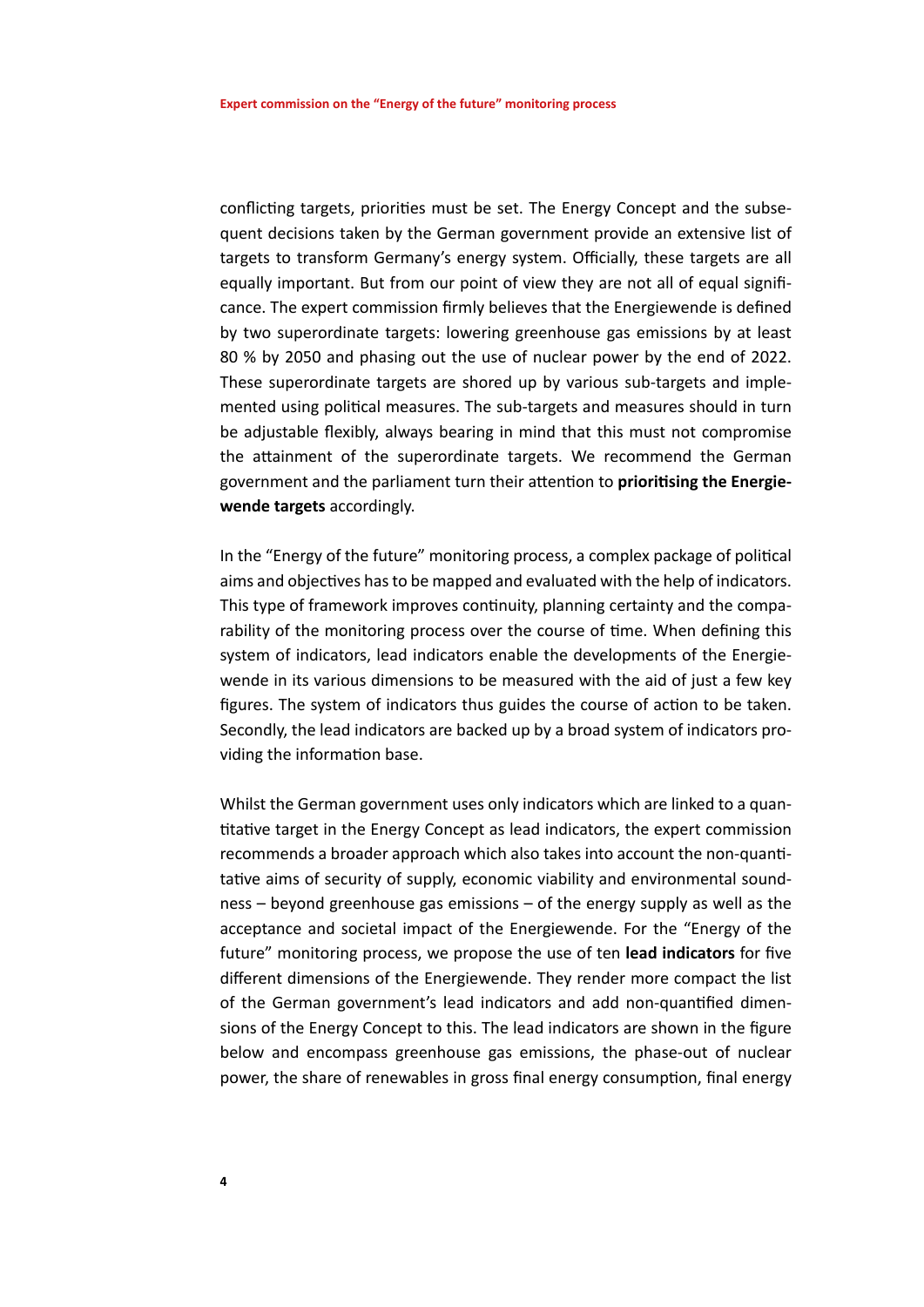consumption, System Average Interruption Duration Index (SAIDI) for electricity, the power balance, innovation, National Energy Accounts, social impacts on the basis of the "high cost/low income" approach and acceptance.



**Figure: Lead indicators for the "Energy of the future" monitoring process** 

In addition to the German government and the expert commission, other stakeholders are participating in the discussion on monitoring the Energiewende with their own indicator systems. These stakeholders mostly also suggest the use of an aggregated perspective through lead or aggregate indicators based largely on the energy policy triangle of "security of supply, economic viability, environmental soundness" but also encompassing dimensions beyond this. It is to be welcomed that various different organisations acting independently of each other wish to support the process of transforming Germany's energy system, as this shows after all that the Energiewende with all its opportunities and challenges has arrived in society. For the monitoring process this is an important addition. Furthermore, the information base is being expanded constantly by the complementarity of these initiatives. From our point of view this is an extremely positive development.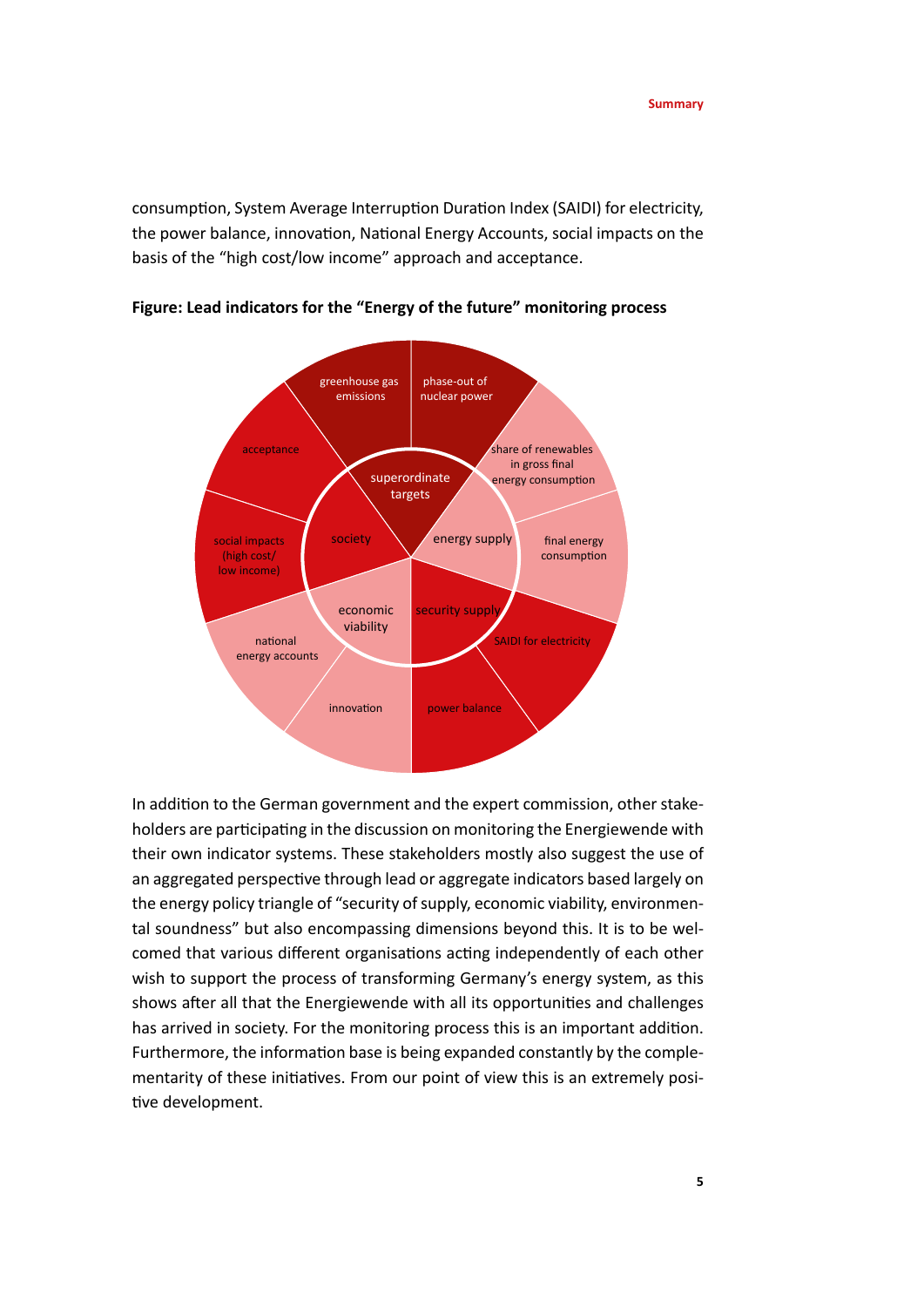With regard to the **availability and quality of underlying data**, the expert commission renews its recommendation from its statement on the first monitoring report in 2012 for a fundamental revision of the Energy Statistics Act (Energiestatistikgesetz) to improve the data on which energy statistics are based and in order to be able to make adjustments flexibly as structures change. Here, it is also a matter of simplifying the legal process governing the ordering of energy-related statistics by enacting appropriate ordinances, expanding the reporting groups, opening up opportunities to use administrative data, but also of conducting regular and representative random sample data surveys. Improvements to the data on which energy statistics are based are also necessary above all with regard to the collection of energy-related data for the buildings sector and for the very diffuse sector of trade, commerce and services.

## **The phase-out of nuclear energy and development of greenhouse gas emissions**

The **path towards phasing out nuclear energy** is set forth in law. The expert commission welcomes the affirmation of this objective in the coalition agreement. To avoid friction, the utmost must be done to ensure that the requisite transmission capacities and/or substitute capacities in particular for the south of Germany are available on time. In terms of greenhouse gas emissions, the development over the last two years allows the conclusion that Germany is currently not on course to meet its targets. The German government also notes this in this year's monitoring report and states that with the current measures it seems that the target of **reducing greenhouse gas emissions** by 40 % by 2020 will be clearly missed with an expected drop of just 35 %. In light of this, the statement made in the monitoring report that "the transformation of Germany's energy system is making headway" is certainly debatable in its generality from the point of view of the expert commission. For the greenhouse gas target for 2020 – which was also reaffirmed in the coalition agreement – to still be met, hence forth the annual average reduction in emissions would have to be twice as high as for the period from 2008 to 2012. A rise in emissions – as seen in 2012 and 2013 – should not be simply accepted.

Given the few years remaining until 2020, it will only be possible to stop the target from being missed if **additional energy and climate policy measures** are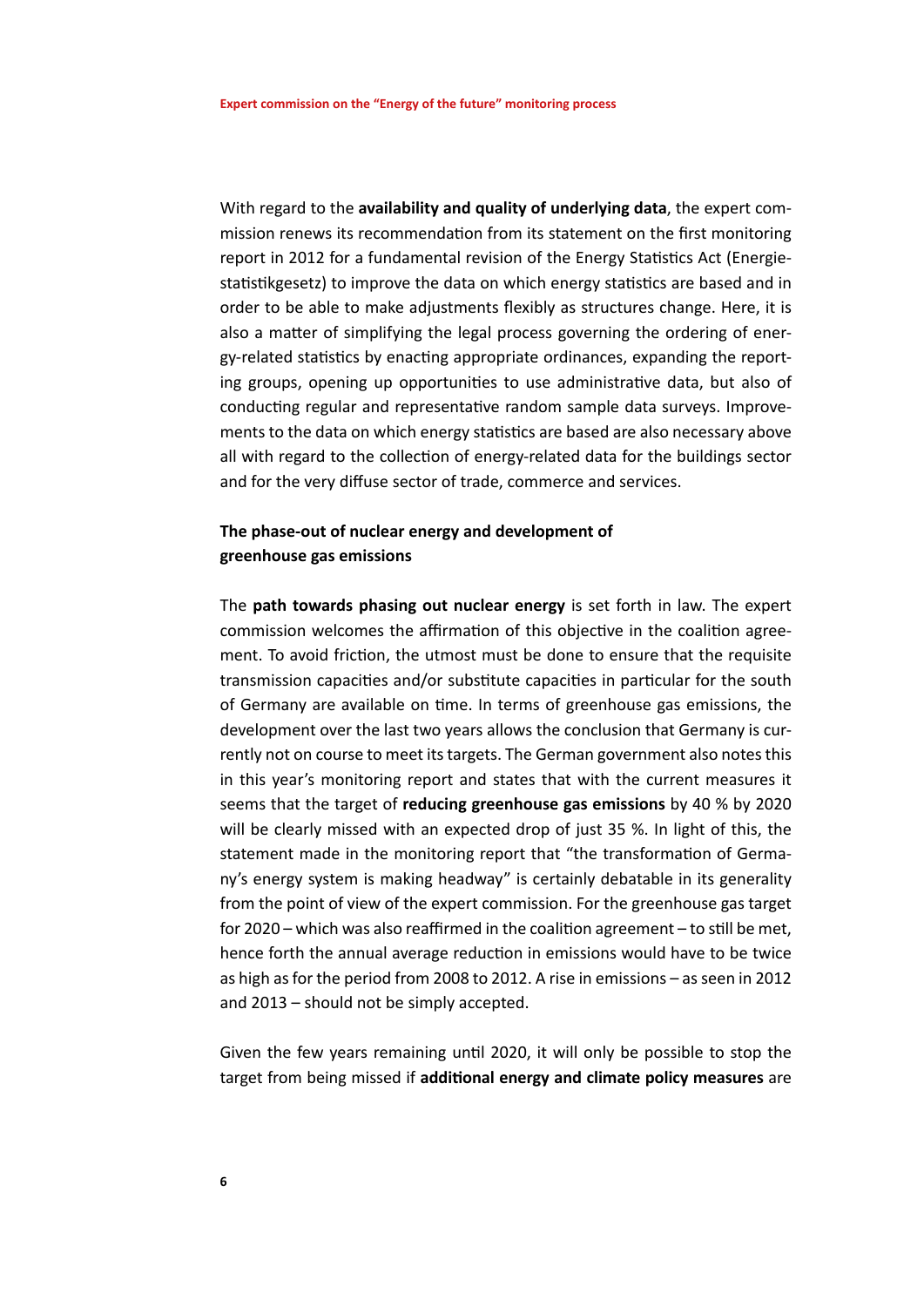implemented as promptly as possible. In the view of the expert commission what will be crucial on this front will be to create incentives through the appropriate framework conditions to improve energy efficiency and to gear the structure of electricity generation more towards renewables and other low emission energy sources. Here it is also important to take into account that irrespective of the restructuring of electricity generation required any way, there is also the zero-emissions electricity which will be lost with the shutdown of the nuclear power plants and which will have to be replaced. Our assessment of the **areas requiring action of electricity, heat and fuel, energy efficiency and renewables** to reduce  $CO<sub>2</sub>$  emissions based on the targets of the Energy Concept is presented in the figure below.

## **Figure: Reduction of energy-related CO2 emissions according to the areas of action for the period 2010 to 2020**



The largest individual contributions are from efficiency improvements or **lowering the energy requirement for heat as well as the expansion of renewable electricity generation**. Overall, this would mean that energy efficiency would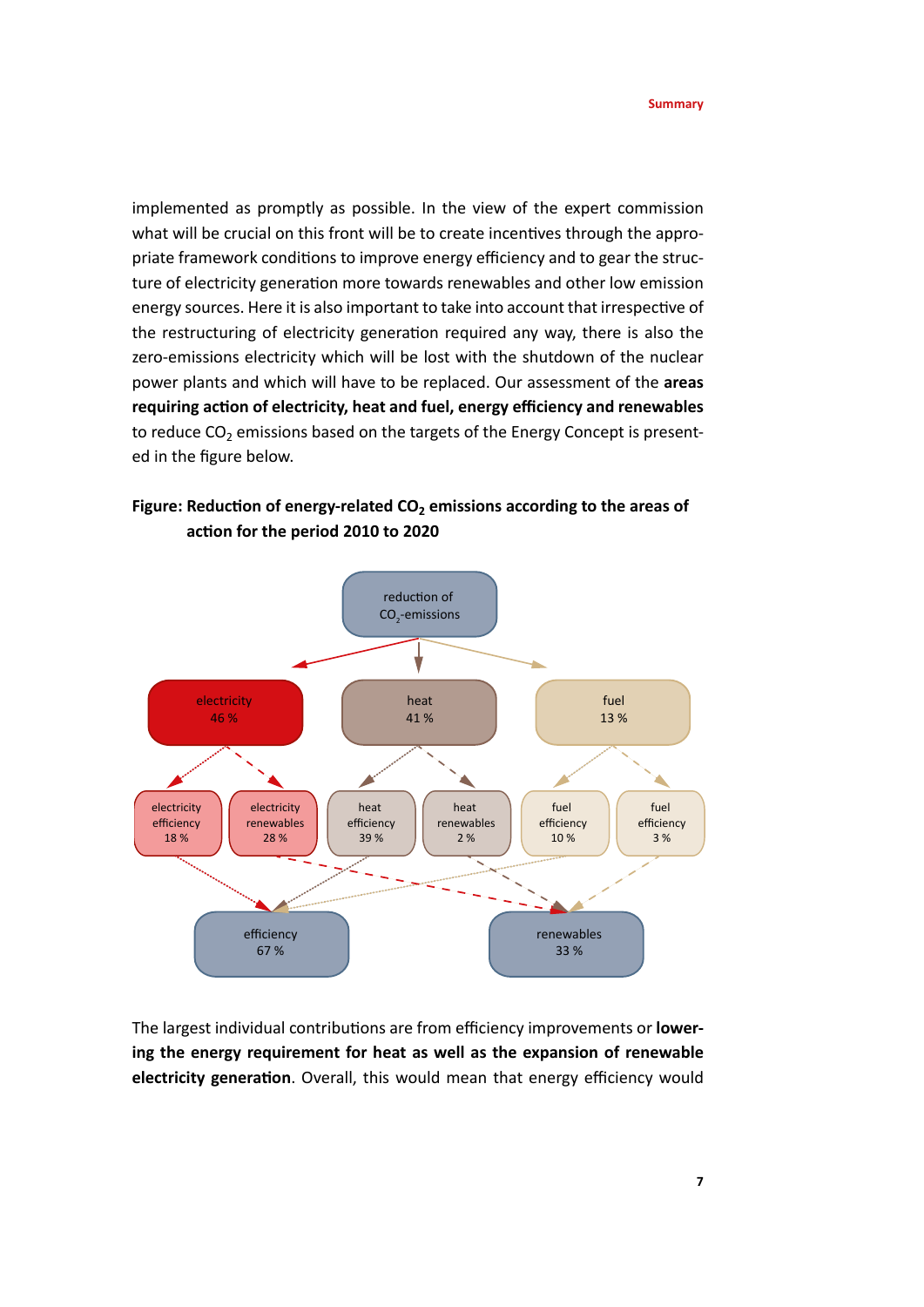have to make twice as high a contribution as renewable energies. The expert commission welcomes the statement in the coalition agreement that the German government will "take the requisite measures in all these areas of action". Whilst the expert commission recognises the need to revise the EEG swiftly, this should not lead to further delays in the implementation of the other, equally necessary measures.

In addition to extra incentives for raising energy efficiency, also by means of regulatory as well as financial, fiscal and pricing policy, the German government should be involved equally actively in the structural **reform of the European emissions trading scheme**, so that this – as correctly described by the German government – "key climate protection instrument for the energy and industrial sector in Europe" in the future can once again fulfil its important steering functionand send out scarcity signals. In terms of its approval of "backloading" the German government should verify if it is legally possible to return the relevant allowances not in the current trading period but instead to wait until the period starting in 2020.<sup>1</sup> In conjunction with this, the expert commission welcomes the proposals made by the European Commission in the 2030 climate and energy package on 22 January 2014 and the joint initiative between the Federal Republic of Germany and Great Britain, France and Italy to set the pan-European emissions reduction target at at least 40 % by 2030 (which does after all mean a doubling of the target for 2020).

The simple fact that almost half of all German greenhouse gas emissions are subject to this system demonstrates the need for Germany's active involvement in the structural reform of emissions trading. In the opinion of the expert commission this also means, however, that the German government will have to actively promote the efforts to lower emissions in the **sectors outside of the emissions trading system**, which are largely subject to national provisions. This in particular concerns the area of buildings with its continued high potential for greater efficiency.

<sup>1</sup> The German government could also possibly buy up emissions rights itself and then put them on hold. This however would have to be done in considerable volumes in order to achieve significant impacts on a pan-European scale.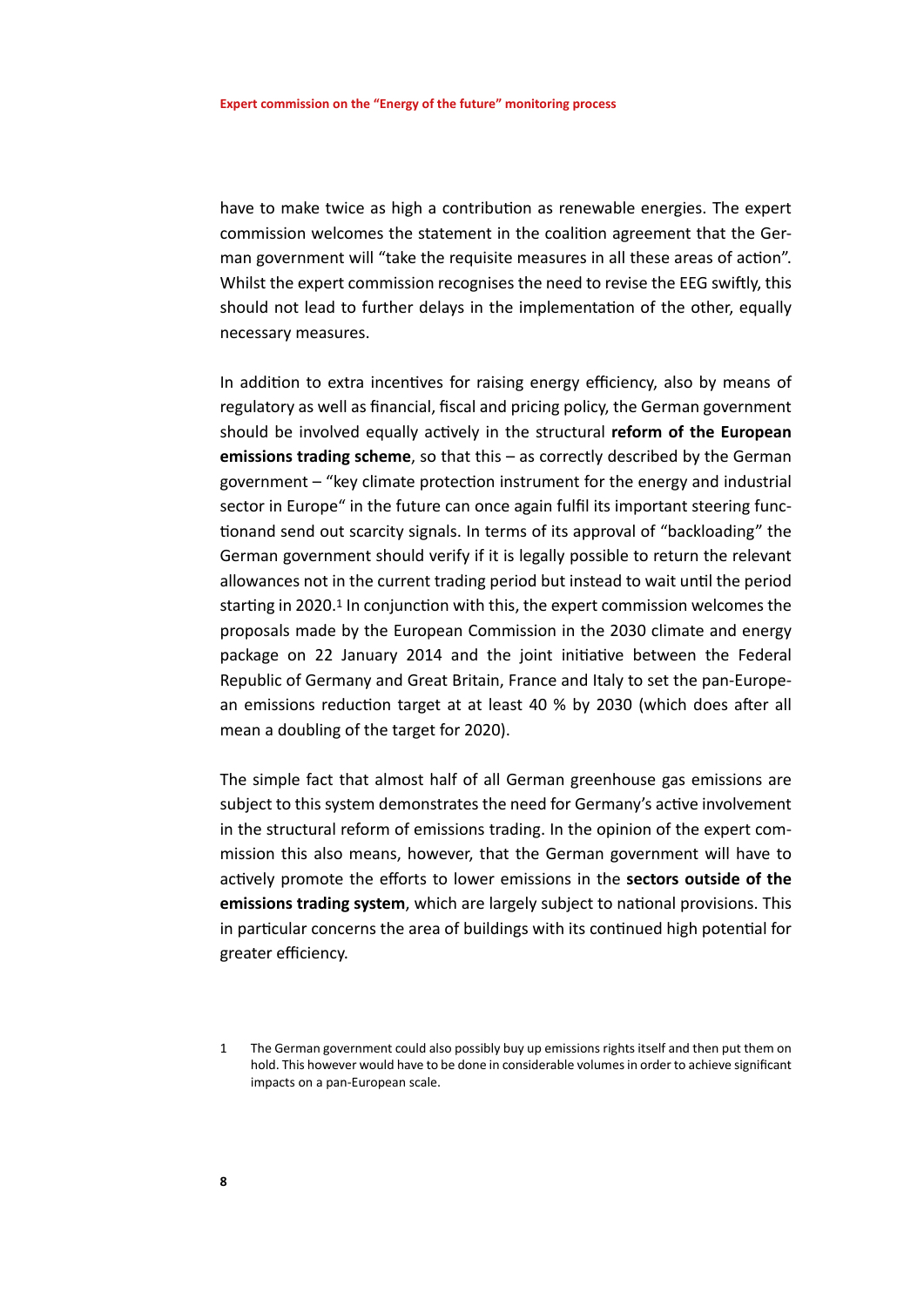A reformed emissions trading system would also make an important contribution to revitalising the Energy and Climate Fund – which is funded by the proceeds from emissions trading auctions – as an important instrument for funding climate protection measures and to combat the counterproductive trend in terms of climate protection policy towards more coal-based power generation, which has developed due to the more favourable competitive environment compared to natural gas power plants, for instance, as a result of the lower certificate and coal prices on the one hand and high natural gas prices on the other.

## **Initiatives in the area of energy efficiency**

Along with renewables, energy efficiency is one of the strategic elements in attaining the climate protection targets. In this context, the expert commission welcomes the clearly positive attitude in the coalition agreement towards increasing energy efficiency, although the statements on this are not very concrete and there is no information on how this is to be funded. Here, the expert commission still sees a considerable need for more specific information, which it has to be said is also lacking in the present monitoring report.

It is true that there have been numerous measures contributing to improving energy efficiency in Germany for many years now, in particular, standard-setting, regulatory measures, investment promotion schemes, measures to provide pricing impetus and advice and labelling schemes. It is also clear, however, that the form they have taken to date means that one cannot expect them to have the impacts required for a successful Energiewende and the ambitious targets this entails. This also holds true for the – as it is, only very few – measures decided on since the adoption of the Energy Concept in 2010 and after the 2011 revision.

The table below illustrates in summary form that on a great deal of points, energy efficiency will still have to be increased considerably compared to the development to date if the targets aspired to are still to be met. In light of this, the expert commission feels it must conclude that the development of energy efficiency to date is lagging behind the rates of increase required to achieve the targets. The expert commission therefore welcomes the decision in the coalition agreement for the German government to conduct regular efficiency monitor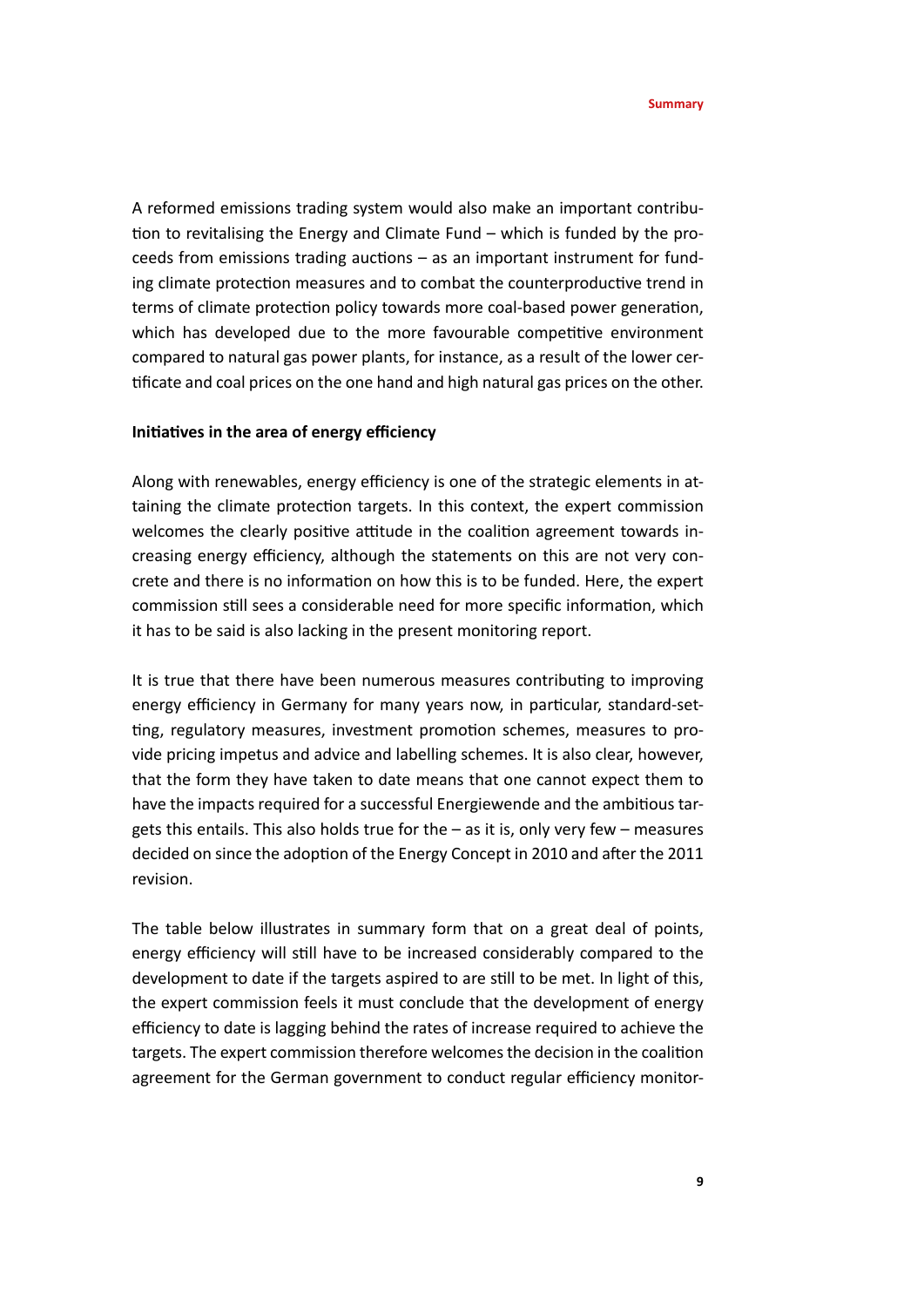ing. This should also include an examination of the effectiveness of the measures taken to improve energy efficiency and possible rebound effects.

## **Table: Previous and future changes required to attain various Energy Concept targets**

|                                                                                                                                                                                                                                  | empirical period            |              | future changes to aid target<br>attainment |              |  |
|----------------------------------------------------------------------------------------------------------------------------------------------------------------------------------------------------------------------------------|-----------------------------|--------------|--------------------------------------------|--------------|--|
|                                                                                                                                                                                                                                  | 1990-2012 or                | 2008-2012 or | 2012-2020 or                               | 2020-2050    |  |
|                                                                                                                                                                                                                                  | 1990-2013                   | 2008-2013    | 2013-2020                                  |              |  |
|                                                                                                                                                                                                                                  | average annual changes in % |              |                                            |              |  |
| greenhouse gas emissions <sup>1)</sup>                                                                                                                                                                                           | $-1.3$                      | $-1.1$       | $-2.8$                                     | $-3.6/-7.93$ |  |
| primary energy consumption (PEC) <sup>2)</sup>                                                                                                                                                                                   | $-0.2$                      | $-1.3$       | $-2.6$                                     | $-1.6$       |  |
| primary energy productivity 2)                                                                                                                                                                                                   | 1.9                         | 1.7          | 3.0                                        | 2.5          |  |
| gross electricity consumption 2)                                                                                                                                                                                                 | 0.3                         | $-0.7$       | $-1.0$                                     | $-0.6$       |  |
| electricity consumption productivity 2)                                                                                                                                                                                          | 1.1                         | 1.4          | 1.6                                        | 1.5          |  |
| final energy consumption productivity 1)                                                                                                                                                                                         | 1.8                         | 1.1          | 2.6                                        | 2.1          |  |
| final energy consumption for space heating (households only) 1)                                                                                                                                                                  | $-0.7$                      | $-2.9$       | $-1.3$                                     | $-4.5$       |  |
| final energy consumption for transport 1)                                                                                                                                                                                        | 0.3                         | $-0.14$      | $-1.2$                                     | $-1.3$       |  |
| CHP electricity <sup>1)</sup>                                                                                                                                                                                                    | $2.3 - 3.25$                | $1.6 - 3.1$  | $3.6 - 4.5$                                |              |  |
| $\cdots$ . The contract of the contract of the contract of the contract of the contract of the contract of the contract of the contract of the contract of the contract of the contract of the contract of the contract of the c |                             |              |                                            |              |  |

1) reference year 2012, 2) reference year 2013, 3) reduction in emissions, 4) 2005-2012, 5) 2003–2012

But one of the prerequisites for meaningful monitoring is first and foremost a **uniform understanding of terms**. In the view of the expert commission this means inter alia clarifying certain terms named in the Energy Concept and interpreted differently by the different ministries and departments, notably the terms "heat requirement" and "modernisation rate". Whilst on the one hand the reduction of the amount of heat required is defined as a reduction of non-renewable primary energy with reference to the Energy Saving Ordinance (Energieeinsparverordnung - EnEV) and accordingly every additional contribution by renewables is recorded as an energy saving, the energy contribution of renewable energy sources has to count in full towards primary energy in compliance with international standards. This is a significant difference, as counting renewables practically as "saved energy" means that the building efficiency target is considerably less ambitious than the requirement to reduce primary energy needs – including renewables. A uniform and specific definition is also needed swiftly for the "modernisation rate", which is to be doubled according to the German government's Energy Concept. A positive aspect to underline is that the use of temperature-adjusted figures in the monitoring report now allows for better interpretation of the efficiency indicators used.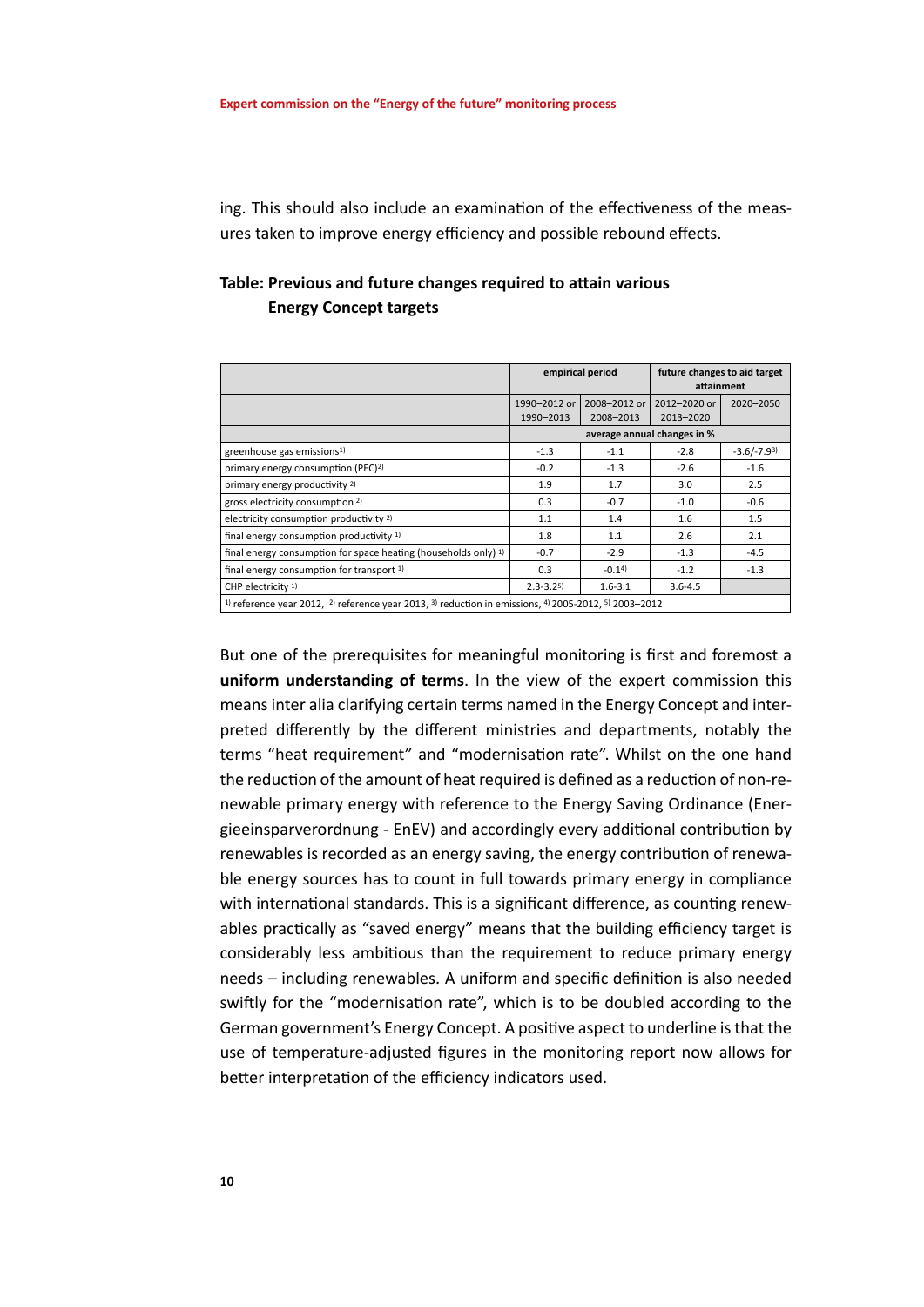The expert commission already pointed out the urgent **need for action to improve energy efficiency** in its statement last year. The first priority should be efficiency measures in the building sector. The aim of an **almost climate-neutral building stock** by 2050 requires action to be taken soon given the long capital lockup entailed. Whilst it is true that the specific final energy consumption for space heating has been lowered noticeably over the last few years, the remaining efficiency potential is still far from being exhausted. The success of the Energiewende will not be possible unless the building sector makes an appropriate contribution and the requisite investments are encouraged. Here, the expert commission considers two components to be equally necessary to attain the targets. First, the German government must decide soon on the design of financial support measures for building modernisation, ensuring they are compatible with the targets and second, a stricter Energy Savings Ordinance is required also for new buildings. At the same time, it should be examined whether the efficiency requirements for existing buildings have to be increased as well.

The second priority is the transport sector, where the **reduction trends in energy consumption for transport** initially to be seen after 1999 have practically come to a standstill since 2005. Against the backdrop of the explicit targets to lower transport-related energy consumption, the transport sector should not – as is the case in the coalition agreement – be dealt with largely only in terms of infrastructural aspects. There is no doubt that the implementation of the targets for the transport sector requires further-reaching measures in terms of traffic-avoidance strategies and strategies to change the modal split. But what is also required are incentives for new, more energy-efficient engines and new low or zero emission fuels beyond the biofuels used to date. The expert commission welcomes the Mobility and Fuel Strategy (Mobilitäts- und Kraftstoffstrategie – MKS) of the German government. The Mobility and Fuel Strategy – which is a "learning strategy" – no doubt makes sense, but it should go hand in hand with the implementation of the requisite political measures only briefly outlined in this strategy to date.

When assessing political energy efficiency programmes, possible **rebound effects** should be taken into account as part of a comprehensive impact assessment in the view of the expert commission. Including rebound effects ensures a more realistic assessment of actual savings and as such provides an important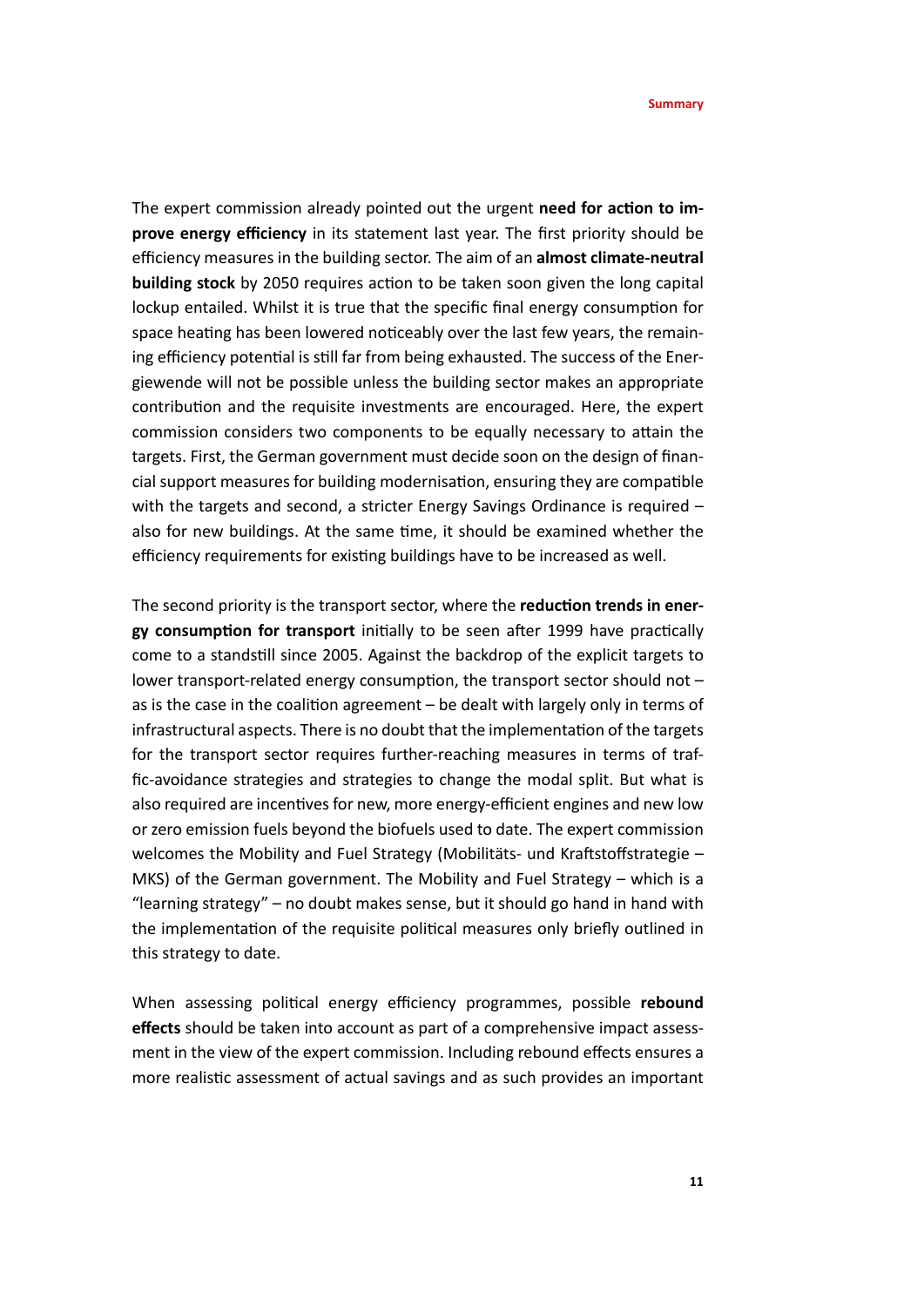foundation for political decision makers because in the worst case, a measure which initially seems beneficial may prove to have an unfavourable cost-benefit ratio after taking rebound effects into account. As the rebound effect can have a negative impact on the effectiveness of minimum energy efficiency standards, instruments should be used which do not promote this effect when endeavouring to increase energy efficiency. This includes pricing instruments in particular. For instance a tax would increase the costs of using the energy service and thus creates monetary incentives to save energy without leading to direct or indirect rebound effects. An emissions trading system in which the absolute amount of input is regulated also does not leave any room for rebound effects to develop.

## **Development of renewable energy sources**

Renewables developed positively again in 2012 so that the ambitious target of raising the **share of renewables in gross final energy consumption** by 2020 from today's figure of 12.5 % to 18 % still appears to be attainable. But it cannot be taken for granted that the target will be met either. As a result of the target being set as a relative target, the absolute level of energy provision from renewables required to meet the target also indirectly depends on how final energy consumption develops. If the efficiency progress aspired to and the resulting reduction in consumption do not materialise, renewables will have to expand at a considerably higher absolute level. Whether this compensatory effect will be equally achievable in all areas (electricity, heat and fuels) is doubtful.

As already seen in 2011, in 2012 the expansion in the electricity sector is the driving force behind the development of renewables. In 2012, renewables had a share of 23.5 % in gross electricity consumption and thus made the largest contribution for all three sectors of electricity, heat and fuels for the first time (see below). With this positive development, the political debate surrounding the Energiewende and the resulting costs is now focussing on the issue of financial support pursuant to the **Renewable Energy Sources Act (Erneuerbare-Energien-Gesetz- EEG)**. The EEG surcharge to be paid by the end users of electricity rose to 5.28 ct/kWh in 2013 and 6.24 ct/kWh in 2014. This year only around 40 % of this increase is directly attributable to the expansion of renewable elec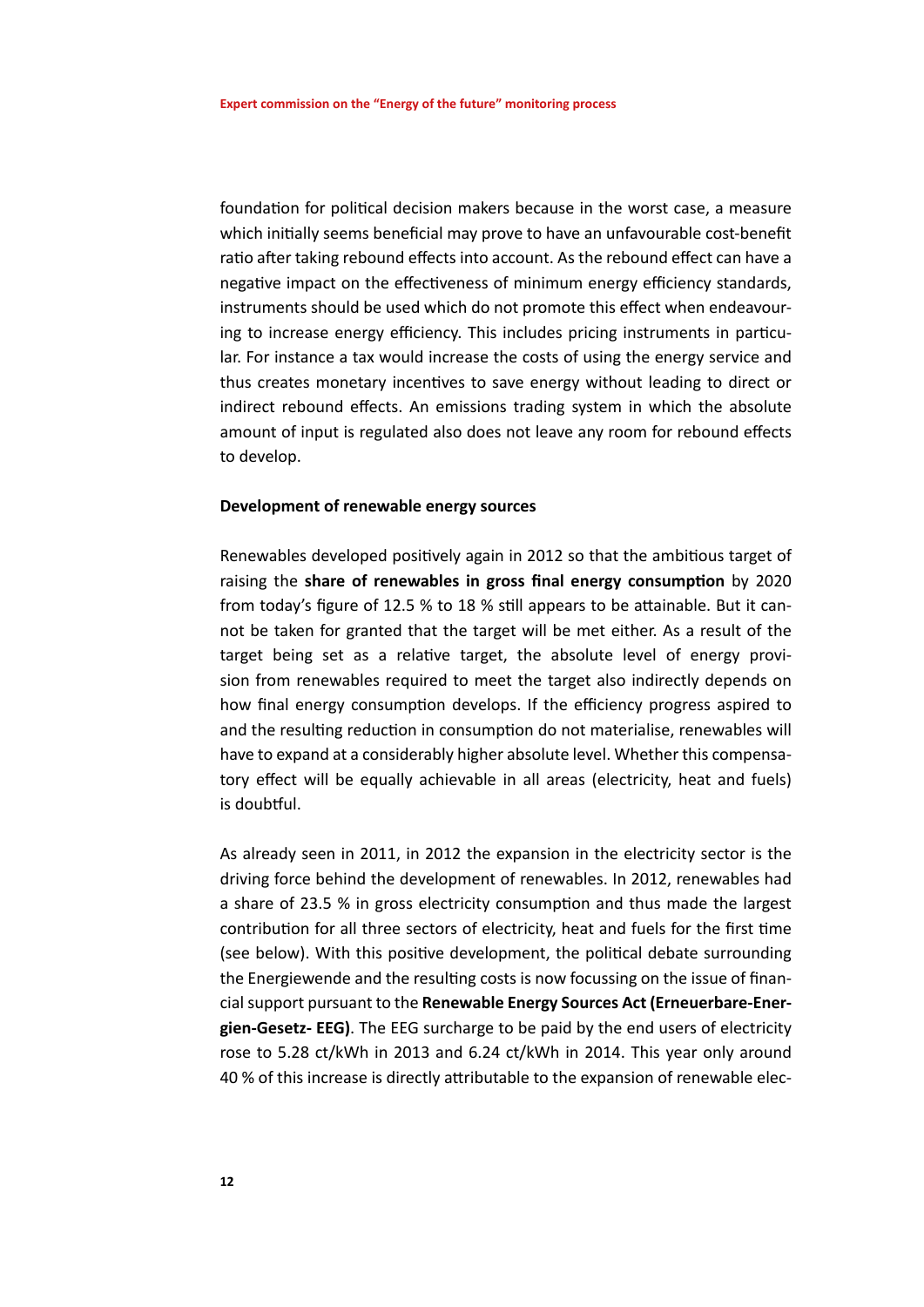tricity generation. The large drop in the wholesale price of electricity and the extension of exemptions for electricity-intensive industries also caused the surcharge to rise, to cite just two influencing factors. Nonetheless, the total amount underscores the need for a reform of the EEG.



## **Figure: Development of the gross final energy supplied by renewables by sector**

In the process of reforming the Renewable Energy Sources Act (Erneuerbare-Energien-Gesetz -EEG) the German government not only has to focus on cost efficiency and compatibility with the EU internal market, but also has to ensure that the **expansion trajectory of renewable electricity generation required for target attainment** is maintained. The precise design has to be developed to correspond to the current development phase of renewable electricity generation – the phase of beginning market integration. Measures must be selected to ensure that a continuous transition to full market integration is possible. Whether or to what extent and when the direct marketing already practiced and/or a changed electricity market design will be conducive to target attainment remains to be examined. Regarding the upcoming revision of the law, the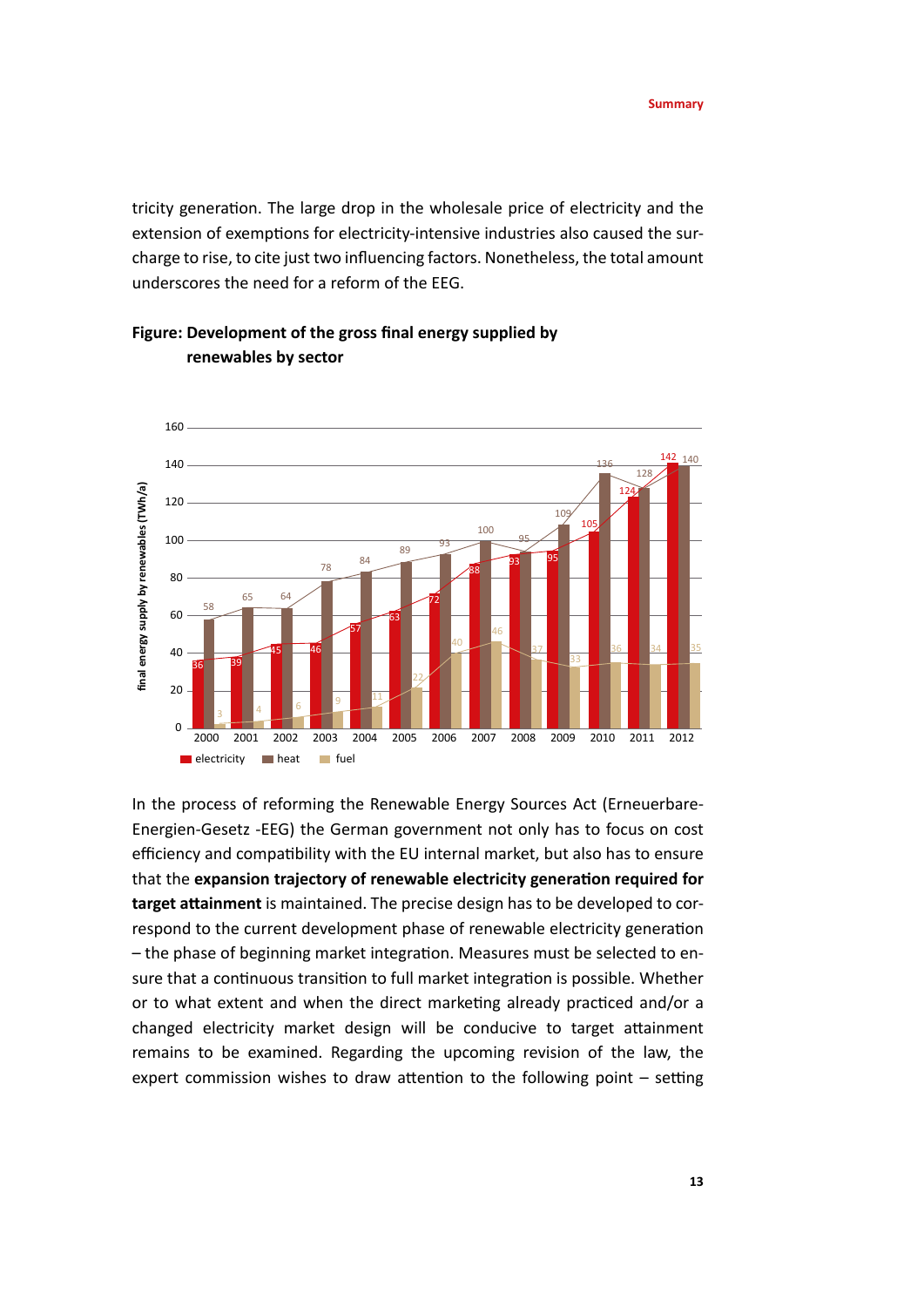fixed expansion corridors and thus upper limits makes expansion of renewable electricity generation beyond these considerably more difficult. It may mean that it will no longer be possible to **offset any other unmet targets** in other areas with regard to the German climate protection targets by means of higher contributions from renewable electricity generation. Given the in-creased challenges faced in attaining the German climate protection target in 2020, the expert commission believes it is necessary to pursue an expansion trajectory at the upper end of the corridor.

In the heat sector, in terms of the target of covering a share of 14 % of final energy consumption for heating and cooling by 2020, the expansion of renewables is within the target corridor – statistically speaking. It is to be welcomed that thanks to the Renewable Energies Heat Act (Erneuerbare-Energien-Wärmegesetz – EEWärmeG) renewable sources are now highly rated for the energy supply of new buildings. At the same time, thanks to the market incentives scheme for renewable heat, numerous individual measures targeting the building stock and district heat are being promoted which enable flexibilisation of the heat market and better integration of the energy system as a whole.

Leveraging **the potential for using renewables in the building stock** remains problematic on the other hand. Out of approximately half a million heating replacements per year more than 90 % are based mainly on fossil fuels, which in turn means the provision of heat to these buildings is now defined up until 2030 and even beyond to a large extent. The longer this remains unchanged, the more difficult the path towards a climate-neutral stock of buildings becomes. As the German government has spoken out against a nationwide obligation to use renewable heat in existing buildings in the coalition agreement, the existing financial incentive instruments should be bolstered. Tax breaks for investments would be one possibility here too.

In the transport sector renewable fuels accounted for 5.7 % in 2012, meaning that once again the 6.25 % quota set forth in the Biofuels Quotas Act was not attained. In addition to the dominant fuels biodiesel and bioethanol, the application of biomethane meant that for the first time a second-generation biofuel was used – although its significance is still very low, as it accounted for only 1 % of total biofuel supply. The expert commission therefore recommends prompt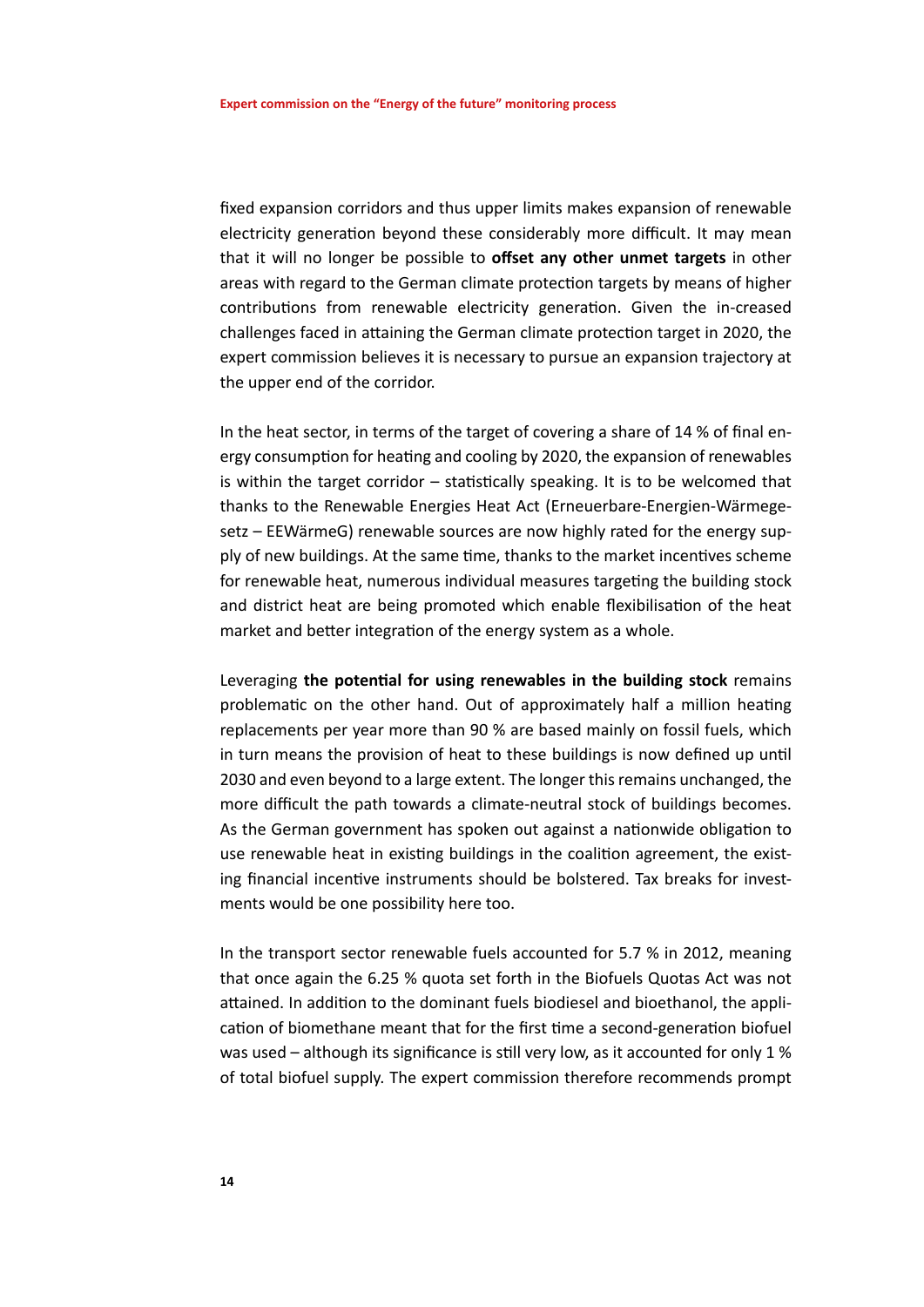and considerable intensification of the activities to **develop alternative renewable fuels**. Suitable instruments should also be used to create incentives for their introduction. Analyses on the use of the limited-potential **resource of biomass** in terms of its optimum use in sustainable energy systems of the future are still lacking. The expert commission believes urgent action is needed here, also as part of the upcoming EEG reform.

## **Environmental impacts of the energy system**

The environmental soundness of the energy supply is one of the fundamental prerequisites for sustainable development in Germany and plays a crucial role in the acceptance of the Energiewende. What it comes down to finally is whether the quantitatively formulated targets of the Energy Concept can be attained without serious impacts on the environmental development set out in non-quantitative terms, or whether there are indications of conflicts here, which might give cause to make adjustments. The expert commission therefore once again suggests including indicators to describe the environmental impacts in the German government's monitoring process.

The expert commission assumes that alongside climate protection, the Energiewende will lead to a positive impact on the environment in the areas of air pollutants, radioactive contamination, the use of resources and the consumption of water. The **area required by the energy system** is already high today and there is every indication that it will continue to rise. In 2012 the energy system took up almost 10 % of land in Germany. From 2011 to 2012 land take rose by around 0.4 percentage points, mainly due to continually increasing energy crop cultivation, the expansion of wind power and solar parks, and as a result of new transmission lines. Energy crop cultivation saw the largest absolute growth in land take and in 2012 used the largest area of land by far (62 %) (see figure). Energy-related land take should be monitored over the long-term as part of the monitoring process.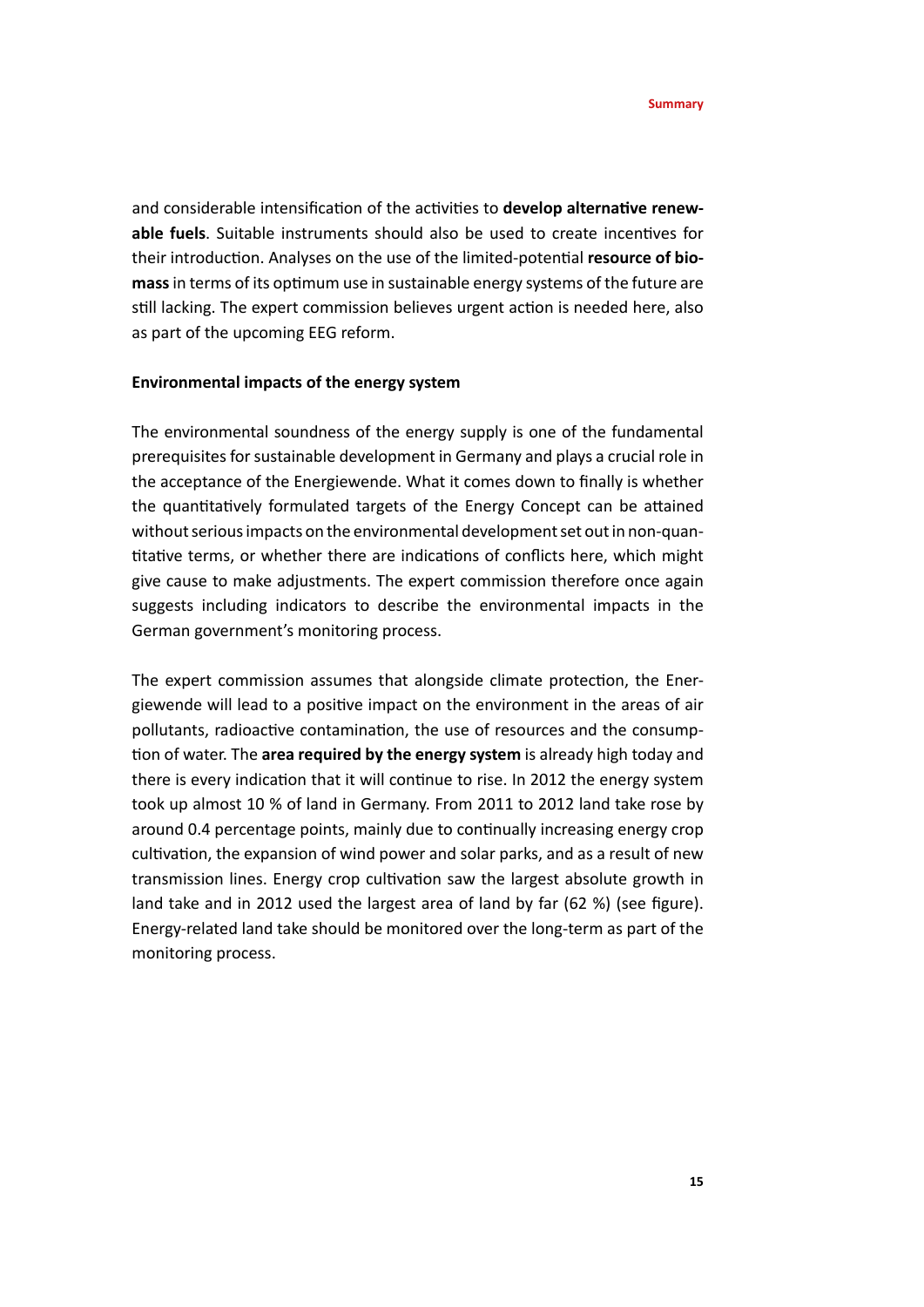

## **Figure: Land take for the provision and distribution of energy in 2012 in Germany**

Land take not adjusted for overlapping, for instance spacing areas surrounding wind energy power plants also used for energy crop cultivation; conventional energy supply includes power and heating plants as well as refineries and petrol stations.

The monitoring process should also track environmental impacts of newly emerging energy technologies, such as fracking or energy-saving light bulbs. Fracking, for instance, is linked to risks for the environment and humans, especially when carried out in the vicinity of drinking water reserves. The chemicals and gases used can migrate underground to other areas such as drinking water reservoirs. Furthermore, fracking can be linked to a host of emissions such as dusts, diesel exhaust fumes, volatile organic compounds and methane.

Another energy-related environmental aspect is the safe final storage of radioactive waste in Germany. To move the discussion forward, the German government brought into force the Location Selection Act (Standortauswahlgesetz – StandAG). In accordance with this Act, which is characterised by a high degree of transparency, participation and openness, the location selection procedure is to be completed by 2031. To support the discussions, the monitoring report by the German government should quantify the existent and new quantities of highly radioactive waste according to the required containment periods (including waste from the roll back of the nuclear power plants) and the temporary storage thereof in order to ensure greater transparency here too.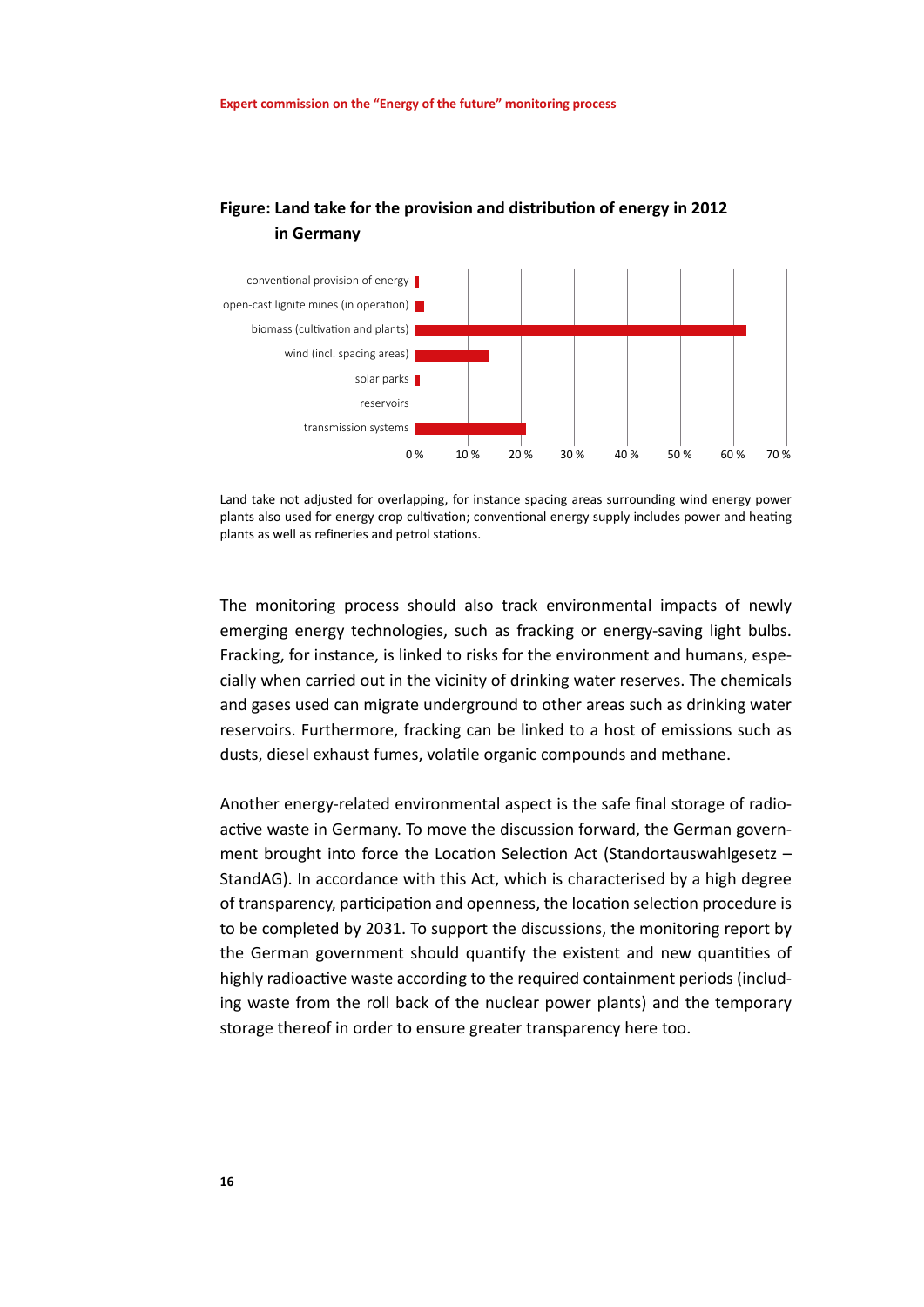## **Development of supply security**

The security of the energy supply can be described aptly along the value chain from primary energy, conversion, transport and distribution to the final consumer.

The expert commission calls for the remaining reliably available capacity as a result of the power balance to be used to measure the **long-term security of electricity supply.** It is true that there are still some analytical unclarities and practical problems when it comes to calculating this indicator. But these problems can be solved by developing suitable standard calculation rules based on the preliminary work done by the European Network of Transmission System Operators for Electricity (ENTSO-E) and collecting the data required for quantification. Even if these calculations are still of a preliminary nature today, there is currently **no general capacity shortage** recognisable in Germany in the field of electricity generation. However, with the planned shutdown of the remaining nuclear power plants south of the River Main the risk of a **local capcatiy shortage** arises. During winter, as well, there can be strained situations when the electrical consumption loadreaches its annual peak and the supply of renewables is low at times. In the area of backup gas power plants, at this time of the year there is also competition between the heat and electricity sectors as the primary energy source of natural gas is also used for heating.

The foreseeable supply shortages in southern Germany are exacerbated by the **backlogs in the expansion of the transmission systems**. Originally, by 2012 the aim was to already have 712 km of the transmission systems planned under the Energy Line Expansion Act (Energieleitungsausbaugesetz – EnLAG) completed. The delays also mean adapting the original expansion trajectory, as illustrated in the figure below taking into account various scenarios. Also given the urgency, compliance with this modified transmission system expansion should be very carefully monitored.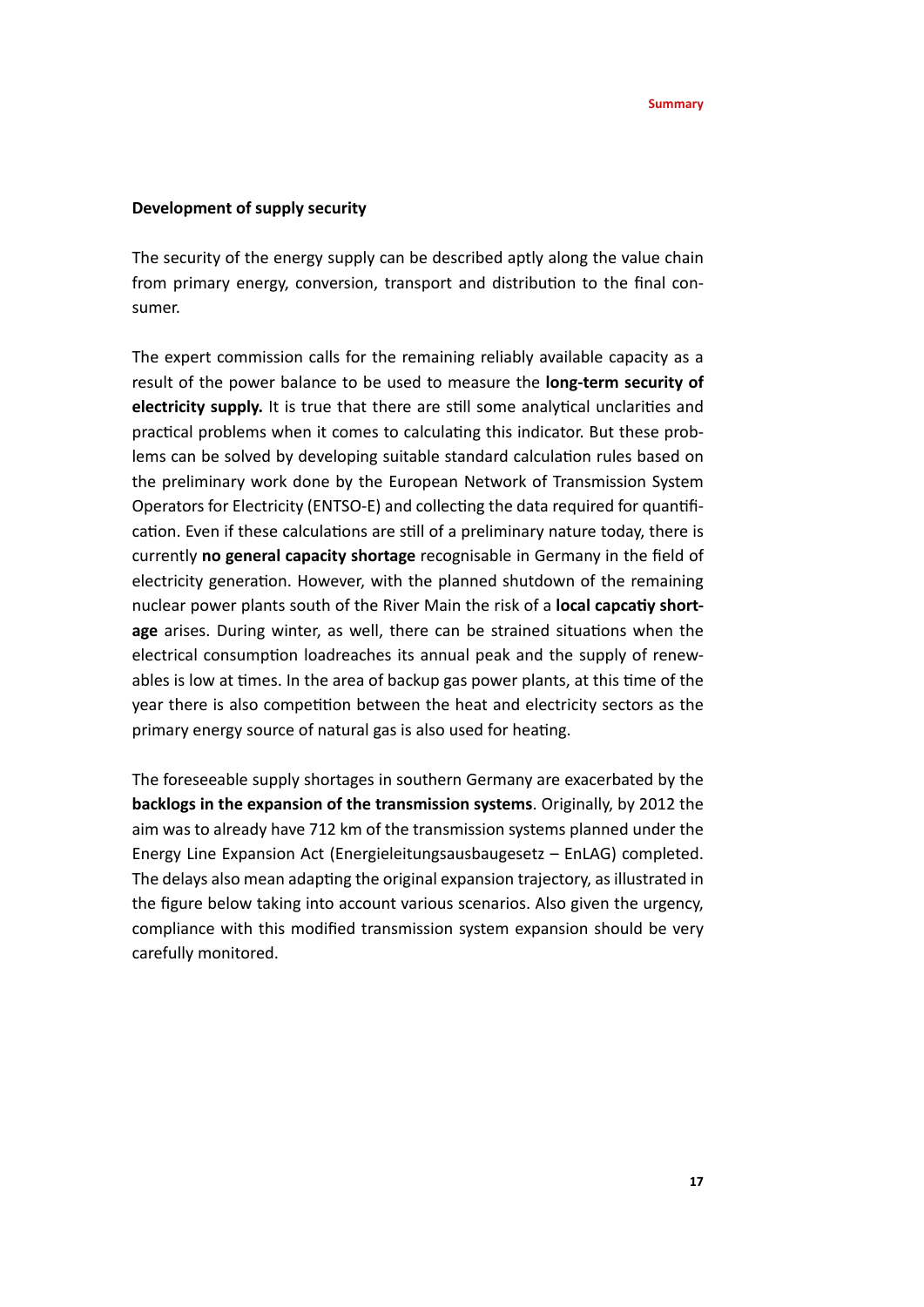



The System Average Interruption Duration Index (SAIDI) continues to indicate a very comfortable situation when it comes to the **short-term security of the electricity supply**. However, as a result of the increasingly frequent re-dispatch intervention by the transmission system operators and the problem of power cuts of less than 3 minutes still not being recorded in the statistics in Germany, we must caution against being overly unworried. The short-term security of supply is less comfortable than the SAIDI suggests. Even shorter disruptions are suspected of entailing macroeconomic losses.

Whilst bottlenecks in the gas transmission system in February 2012 led to the **gas supply** of power plants being interrupted and to negative impacts on the reliability of the electricity transmission systems, these types of risks have now been lowered by the commissioning of three new storage facilities and two new pipelines (Sannerz-Rimpar pipeline between Hesse and Bavaria and the Gazelle pipeline through the Czech Republic from Saxony to Bavaria) and thus improving the long-term security of supply in the area of natural gas. The **reliability of imports** does not constitute an acute threat either in the view of the expert com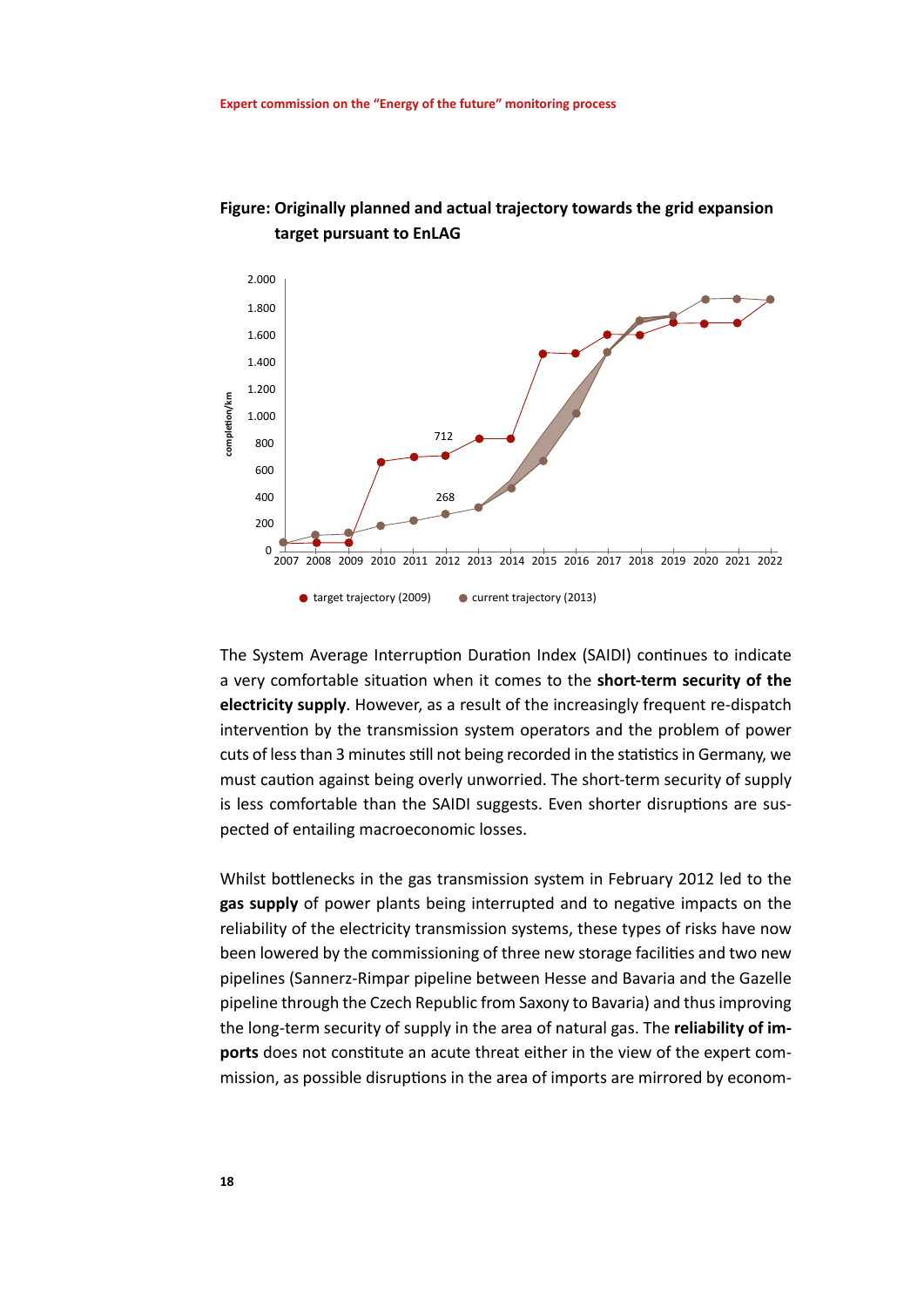ic losses in earnings by the exporting countries. An appropriate indicator can be established by calculating relative market shares. Here one has to compare the market share of the German sales market from the point of view of the exporting country (e.g. Russia) with the import share of this exporting country from Germany's point of view. The larger the quotient the less critical the supply risk to Germany by importing from the exporting country in question.

## **Economic viability of the energy supply**

The expert commission has further developed its approach for evaluating the **affordability of the energy supply** inter alia using nationally aggregated final user expenditure on energy. To be able to properly assess the evolution of the costs of the energy supply and the additional costs incurred as a result of the Energiewende, the proposal has been made that data be collected on the annual aggregated total energy expenditure of final consumers in nominal monetary units (millions of euros) for the sectors of electricity, heat and transportation. The figures for total final consumer expenditure and the individual total expenditure components provide meaningful indications as to the economic viability of the energy supply. The expert commission explicitly welcomes the fact that the German government has adopted this approach for the area of electricity in its monitoring report. If such calculations are available for other countries, the economic viability of the energy supply can also be assessed well in terms of a broader international context. This indicative instrument leaves distribution problems – the subject of much political debate – unaddressed for the time being, also because distribution prob-lems are fundamentally diffused or easier to solve if final user expenditure does not develop disproportionally to nominal gross domestic product (GDP). As long as total expenditure tends to be proportional to GDP or rises at a low-er rate, the general affordability of energy as a whole can scarcely seriously be called into question.

In terms of nominal GDP, **final consumer spending on electricity** remained largely constant in 2012 at approximately 2.5 %. Whilst the shares spent on government-induced elements (taxes, levies and surcharges) as well as the government-regulated grid charges have increased significantly, the share accounted for by market-driven elements has decreased. This brings the expert commission once again to the conclusion that the increase in aggregate electricity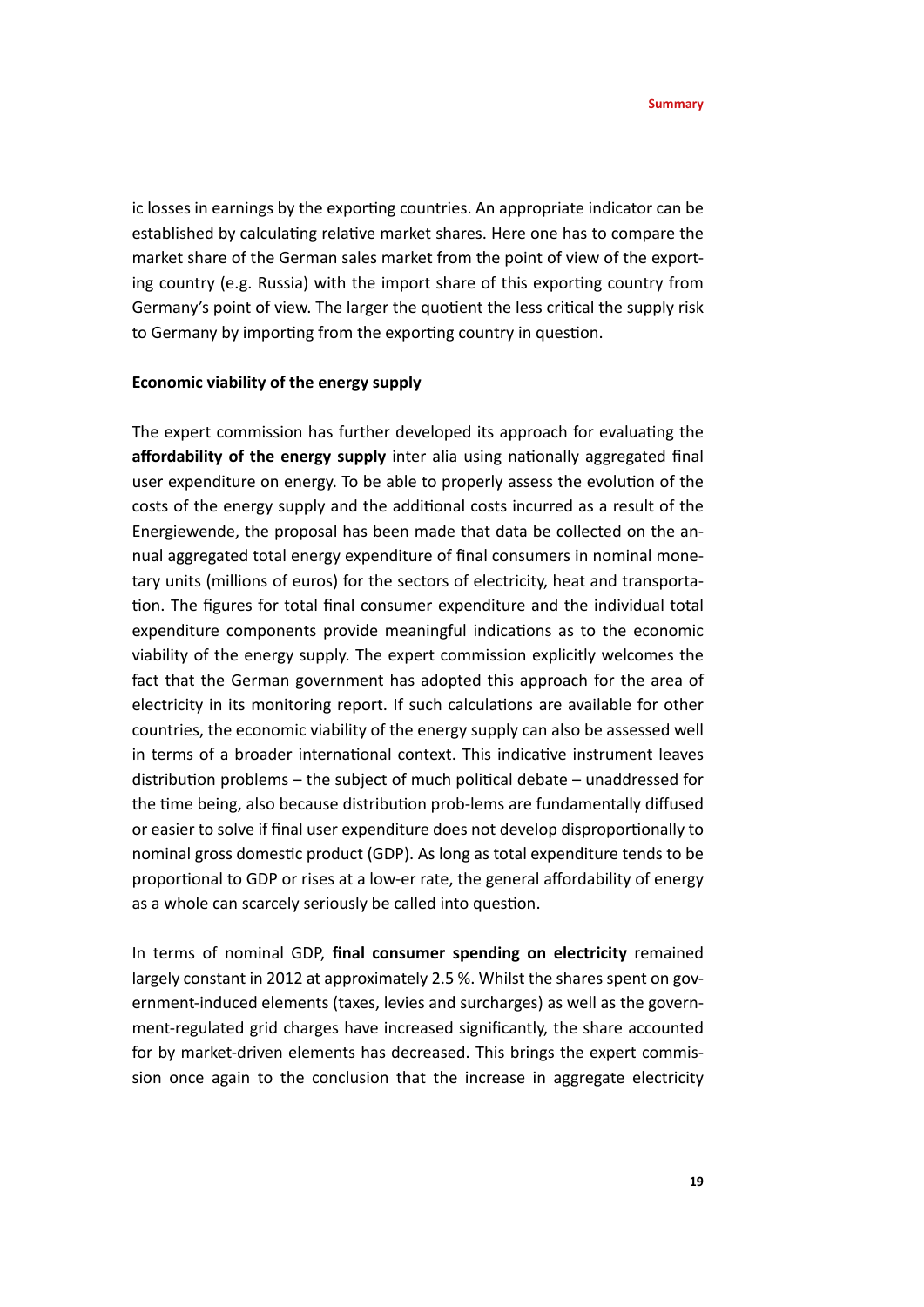spending to date is not as dramatic as often publicly claimed. This statement relates to the past up to 2012, however. The development of electricity prices in 2013, the prospective projects for the expansion of renewables, especially in the offshore area, the urgently required expansion of grids to link up offshore wind parks and for transmission and distribution systems, the funding of new backup power plants and storage facilities could result in increasing cost dynamics for the years to come.

**Final consumer spending on natural gas** depends to a large degree on the international development of gas prices and the procurement expenditure this entails. In contrast to electricity, the government-induced and regulated price components play a secondary role. Total spending, which increased by around 10 % in 2012, is thus not to be attributed to the Energiewende. In the future one can expect an at least stable development if increasing fuel costs are compensated for by efficiency improvements and thus a lower heat requirement.

**Final consumer spending on fuel** grew disproportionately to GDP in 2012. This is in line with the longer-term trend, interrupted only in the recession year of 2009 by a major slump in freight transport. Final consumer spending doubled between 1996 and 2012 to around 86 billion euros. The rise in total spending is mainly due to a higher international crude oil price combined with a weaker euro to US dollar exchange rate. Both developments can more or less not be influenced at all by energy policy measures by the German government. It is still not possible to provide any quantitative information on **final consumer spending on heat services**.

The calculations of the aggregate final consumer spending figures are currently still suffering from of incomplete or imprecise statistical foundations. For instance, the costs connected to auto-generation of electricity are not sufficiently recorded in the statistics. There is also a lack of reliable data on the additional costs of efficiency measures in the area of heat. Over the last few years, these types of efficiency measures have been able to lower energy bills, particularly in the heat market, but the final consumer spending figures for heat services would be incorrect if the additional costs this entailed were ignored. Here there is still a need for research, including at a conceptional level.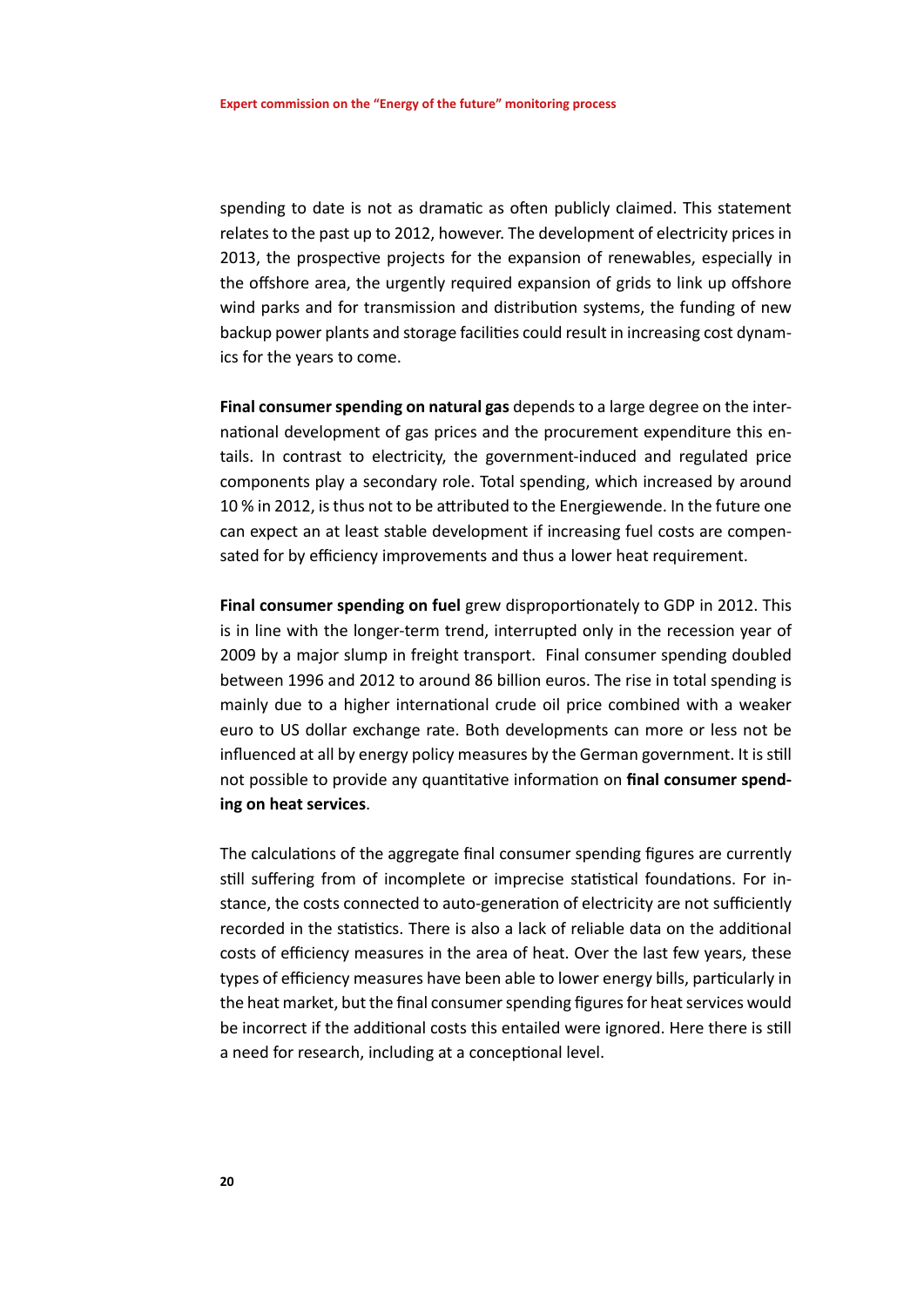

## **Figure: Share of final consumer spending on electricity, fuel and natural gas in gross domestic product**

In addition to total spending on energy, **distributional impacts of energy costs**  must also be taken into account. This concerns, for instance, the distribution of the surcharge pursuant to the EEG across final electricity consumers and in this context the special equalisation scheme for energy-intensive industry. Irrespective of the uncertainties regarding the exact level and development of price-lowering impacts of the merit order effect of renewables, the estimates on this open up a political framework for action in which it should be possible to adopt the EEG surcharge for all consumers without negative impacts for competitiveness.

Hypothetical household types are used to illustrate distribution problems at the level of households in the monitoring report. The expert commission believes that better indicators exist, however. A "high cost/low income" approach is proposed for the monitoring process. This would mean that currently 10 to 12 % of households could be seen to be at risk of energy poverty. To verify these impacts, however, a consistent time sequence and further analyses are required to be able to identify whether there are developments in the wrong direction. One must also bear in mind that this problem is not solely the consequence of the Energiewende.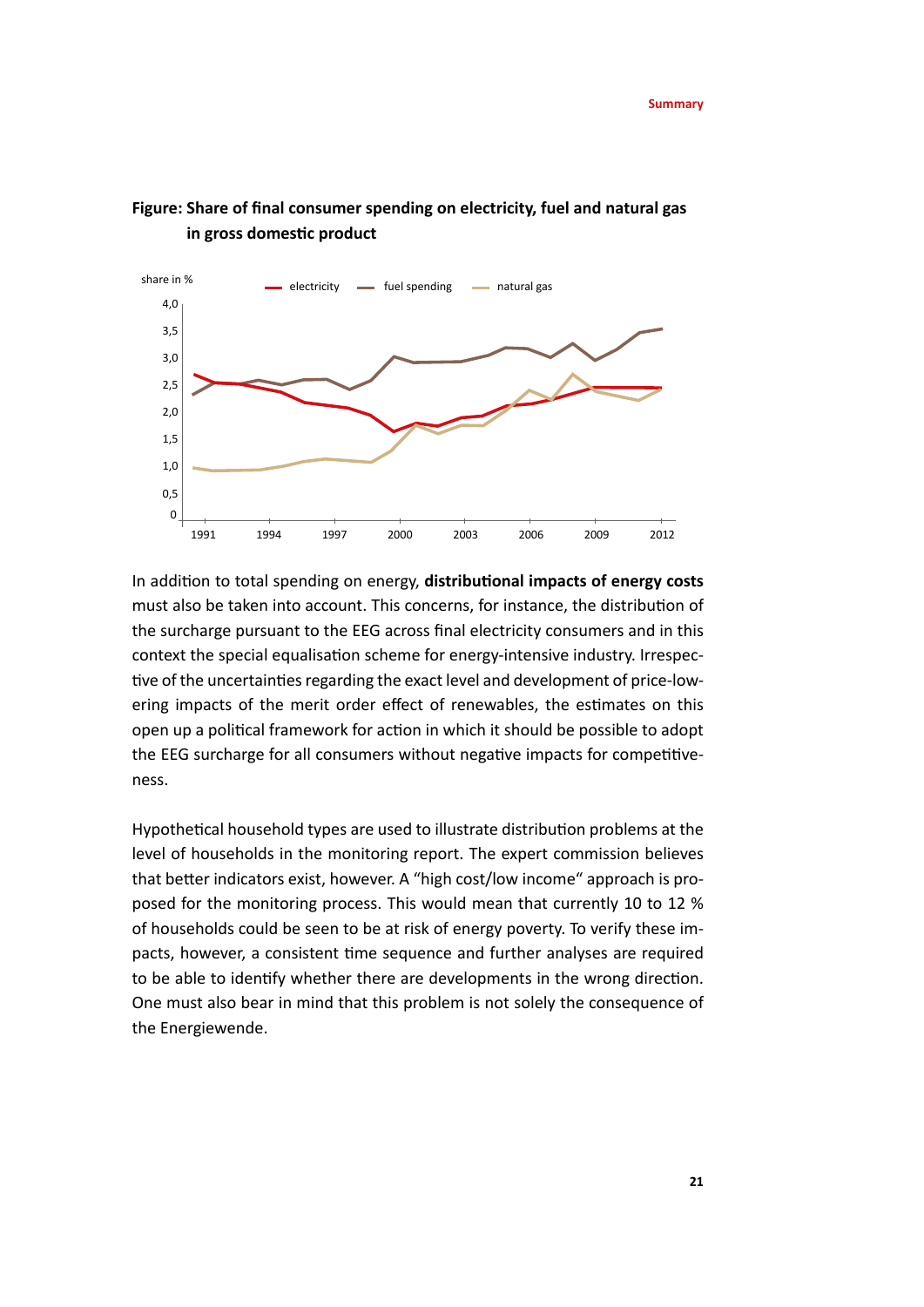### **Innovation impetus from the Energiewende**

The German government's monitoring report presents a summary of macroeconomic interdependencies under the title "Macroeconomic effects of the Energiewende", which from the expert commission's point of view still seems extremely selective and incomplete. A systematic depiction of macroeconomic interdependencies is not yet apparent. In its next report, the expert commission will examine appropriate suggestions for improvements. It will however already address one point in this year's report – the promotion of innovation.

Innovation is one way of enabling a climate-friendly and secure supply of energy for the German economy at competitive prices. It is not just a matter of inventions resulting from research and development, but also the dissemination of new technologies for generating, distributing and using electricity or heat, new or evolved technologies for transmitting and storing energy, for smart grids and so on. In addition to this there are all the innovations which form the basis of these new technologies, such as those in the fields of chemicals, materials or substances technologies, which themselves do not have a direct connection to energy technologies, all the way to downstream innovation in the area of services.

A comprehensive monitoring procedure should take into account the innovation activity brought about by the Energiewende. The expert commission therefore issues the recommendation of developing an **indicator system to measure the innovation activity brought about by the Energiewende**. From our point of view the indicators currently available can scarcely do justice to the aim of measuring the innovation triggered by the Energiewende. Some fundamental considerations are helpful in compiling a system of indicators of this kind: innovation indicators can be individual indicators such as the number of patents, for instance in the area of renewable technologies or energy efficiency, spending on research and development (R&D) activities on new technologies, venture capital investments or business start-ups or several individual indicators can be aggregated into an index. Whilst the former enables a high-resolution picture of innovative activity, aggregate lead indicators can synthesise information regarding the status quo in compact form, although aggregation means subjective judgements being made as to what weighting to give to the individual indicators.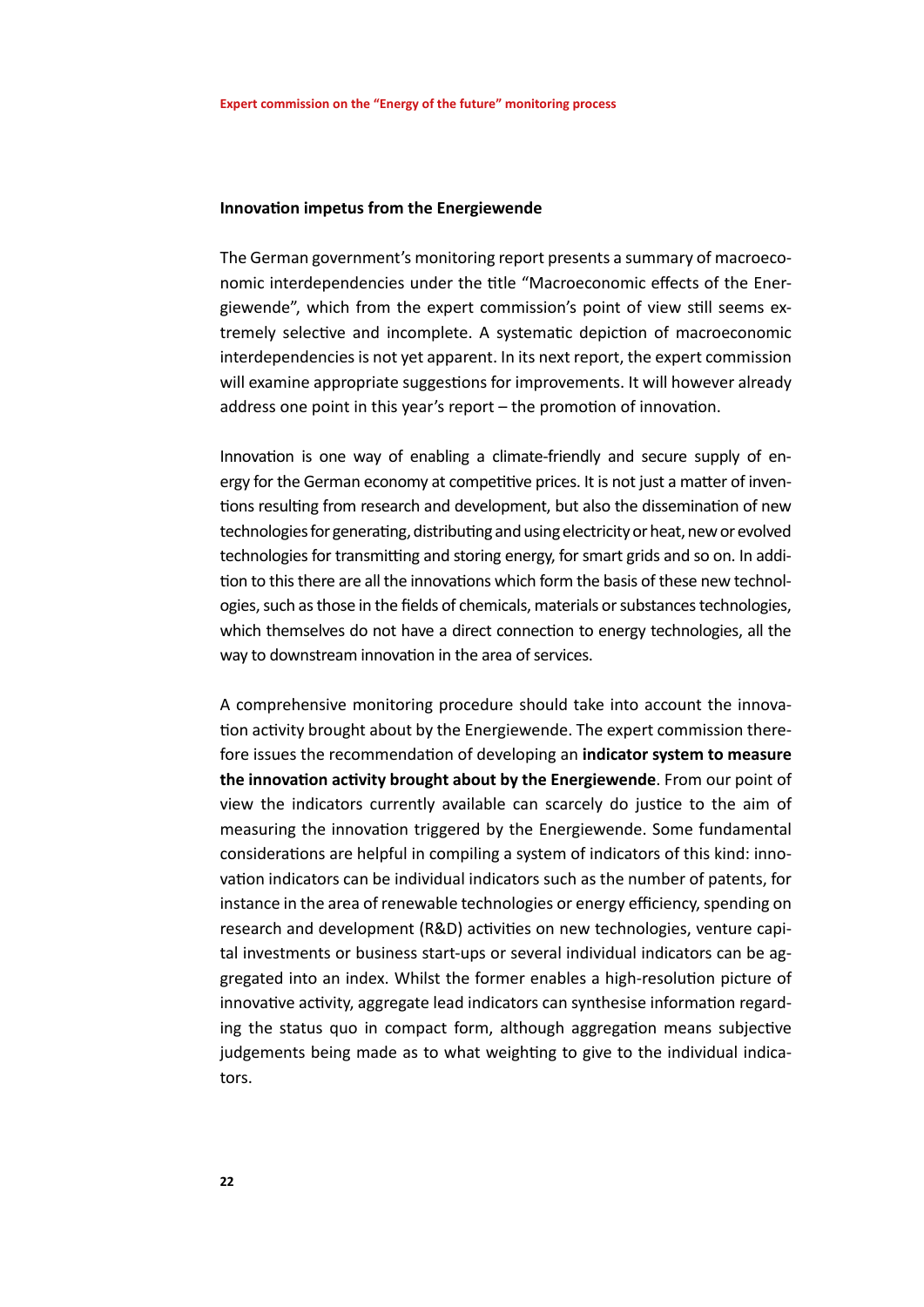The figure below illustrates one of several possible **clusters for innovation indicators** making it possible to depict the situation at a glance and enabling comparison. The advantage over aggregation into a lead indicator is that weighting is not necessary. The indicators are treated equally, but already enable broad conclusions when looked at as a whole. In the cluster of indicators shown here, the research expenditure of the German government on the fields of "renewable energies" and "energy efficiency" during the period 2006-2012 and the provision of venture capital in the area of energy/environment are proposed as input indicators for innovation. Patent registrations are used as an example of output indicators. To make structural changes apparent, the changes in the contributions to the relevant reference figures are shown, for instance in the percentage of total R&D expenditure spent on energy-related R&D. Here it would also be conceivable – to allow international comparison for instance – to have the growth in absolute spending on energy research compared to a reference year or annual rates of change.

Energy research as a whole and also research into renewables and energy efficiency have only slightly gained in significance in the context of total research expenditure. The share of energy research expenditure at federal level rose with the 6th Energy Research Programme from 4.3 % in 2006 to 5.1 % in 2012. On the other hand, there have by all means been significant changes on several of the levels below this. Whilst the importance of research in the area of renewable energies and energy efficiency has hardly changed in terms of its significance, research into storage technologies, grid technologies and energy systems has significantly greater importance within energy research today than a few years ago. Direct comparison of these changes in the area of research expenditure to the patent registrations at the European Patent Office reveals significantly greater dynamis in the output indicator for innovation for renewables and energy efficiency. Spending on early stage VC investments in the field of energy is now slightly down again after a high increase. Company-related innovation data should – once available – also be incorporated into this picture. Furthermore, Germany's international status in the area of energy innovation should be addressed.